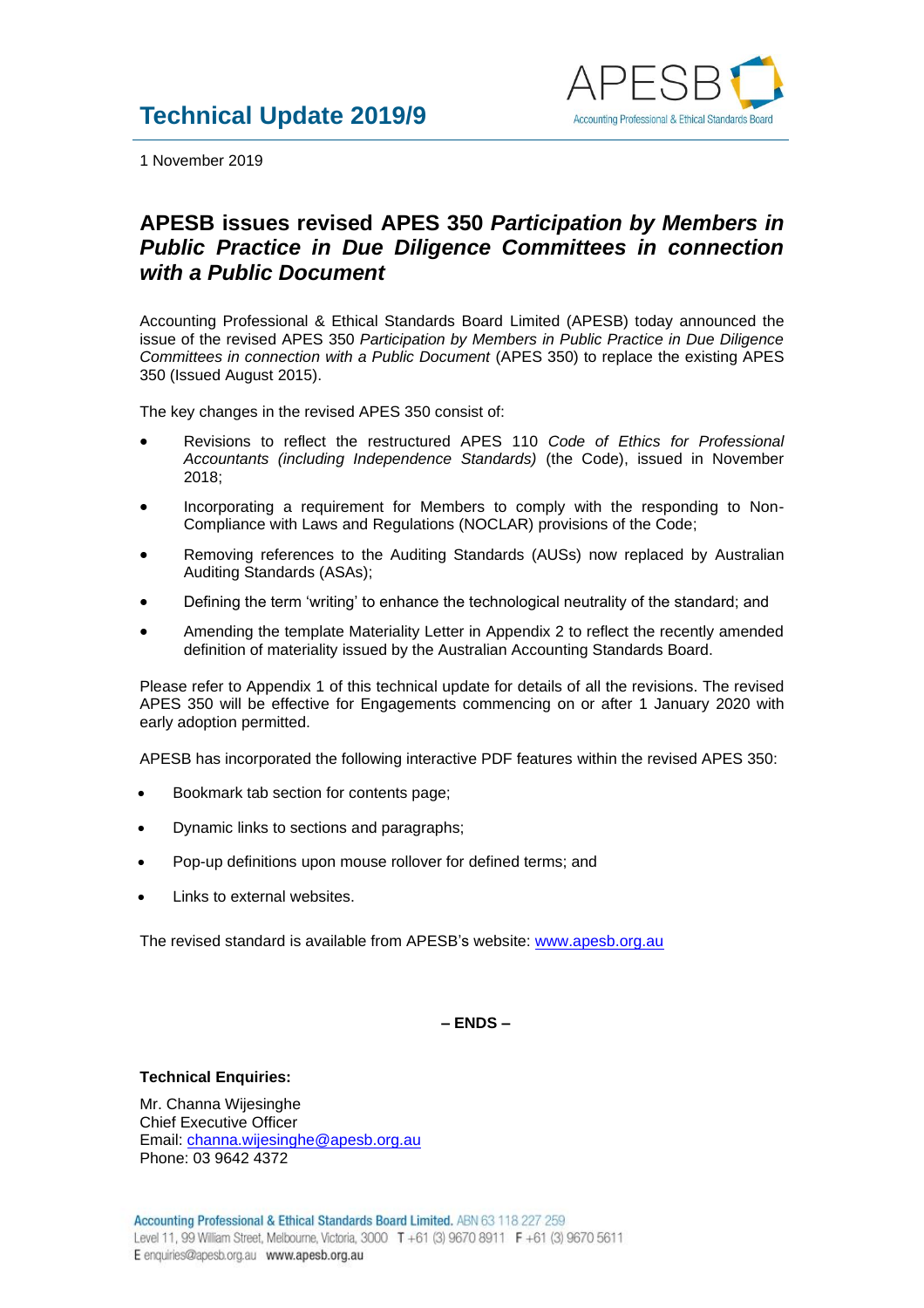## **Appendix 1**

## **Revision to APES 350 (Issued August 2015)**

Accounting Professional & Ethical Standards Board Limited (APESB) has approved the following revisions to APES 350 *Participation by Members in Public Practice in Due Diligence Committees in connection with a Public Document*, which was originally issued in December 2009 and revised in March 2011 and August 2015 (extant APES 350).

| Paragraph<br><b>Reference</b> | <b>Revisions</b>                                                                                                                                                                                                                                                                                                                                                                                                                                                                                                                                                                               |
|-------------------------------|------------------------------------------------------------------------------------------------------------------------------------------------------------------------------------------------------------------------------------------------------------------------------------------------------------------------------------------------------------------------------------------------------------------------------------------------------------------------------------------------------------------------------------------------------------------------------------------------|
| 1.1                           | The primary objectives of APES 350 Participation by Members in Public<br>Practice in Due Diligence Committees in connection with a Public<br>Document are to specify a Member in Public Practice's professional and<br>ethical responsibilities when providing Professional Services to a Client<br>which consist of participating in and/or reporting to a Due Diligence<br>Committee as a DDC Member, DDC Observer or Reporting Person in<br>connection with a Public Document, in respect of:                                                                                               |
|                               | fundamental responsibilities;                                                                                                                                                                                                                                                                                                                                                                                                                                                                                                                                                                  |
|                               | the requirements to take reasonable steps to ensure that the<br>Members' responsibilities specified in the Due Diligence Planning<br>Memorandum are consistent with those set out in the Engagement<br>Document; and                                                                                                                                                                                                                                                                                                                                                                           |
|                               | the circumstances in which a Due Diligence Sign-Ooff, a Materiality<br>$\bullet$<br>Letter or a New Circumstances Statement can be issued, the matters<br>to be included therein and to provide guidance on the form of the<br>reports.                                                                                                                                                                                                                                                                                                                                                        |
|                               | A Member in Public Practice may provide Professional Services to a Client<br>in connection with a Due Diligence Committee in the role of a:                                                                                                                                                                                                                                                                                                                                                                                                                                                    |
|                               | DDC Member and Reporting Person;                                                                                                                                                                                                                                                                                                                                                                                                                                                                                                                                                               |
|                               | DDC Observer;                                                                                                                                                                                                                                                                                                                                                                                                                                                                                                                                                                                  |
|                               | DDC Observer and Reporting Person; or                                                                                                                                                                                                                                                                                                                                                                                                                                                                                                                                                          |
|                               | Reporting Person.                                                                                                                                                                                                                                                                                                                                                                                                                                                                                                                                                                              |
|                               | These roles are defined in Section 2 and discussed in paragraph 5.1.                                                                                                                                                                                                                                                                                                                                                                                                                                                                                                                           |
| 1.2                           | Accounting Professional & Ethical Standards Board Limited (APESB) has<br>revised professional standard APES 350 Participation by Members in<br>Public Practice in Due Diligence Committees in connection with a Public<br>Document (the Standard), which is effective for Engagements<br>commencing on or after 1 October 2015 January 2020 and supersedes<br>APES 350 issued in March 2011 August 2015. Earlier adoption of this<br>Standard is permitted.                                                                                                                                    |
| 1.3                           | APES 350 sets the standards for Members in Public Practice in the<br>provision of quality and ethical Professional Services to a Client which<br>comprise participating in and/or reporting to a Due Diligence Committee, as<br>a DDC Member, DDC Observer or Reporting Person in connection with a<br>Public Document. The mandatory requirements of this Standard are in bold<br>-type, preceded or followed by discussion or explanations in normal type.<br>APES 350 should be read in conjunction with other professional duties of<br>Members, and any legal obligations that may apply. |
| 1.5                           | Members in Public Practice practising outside of Australia shall follow<br>the mandatory requirements of this Standard APES 350 to the extent<br>to which they are not prevented from so doing by specific<br>requirements of local laws and/or regulations.                                                                                                                                                                                                                                                                                                                                   |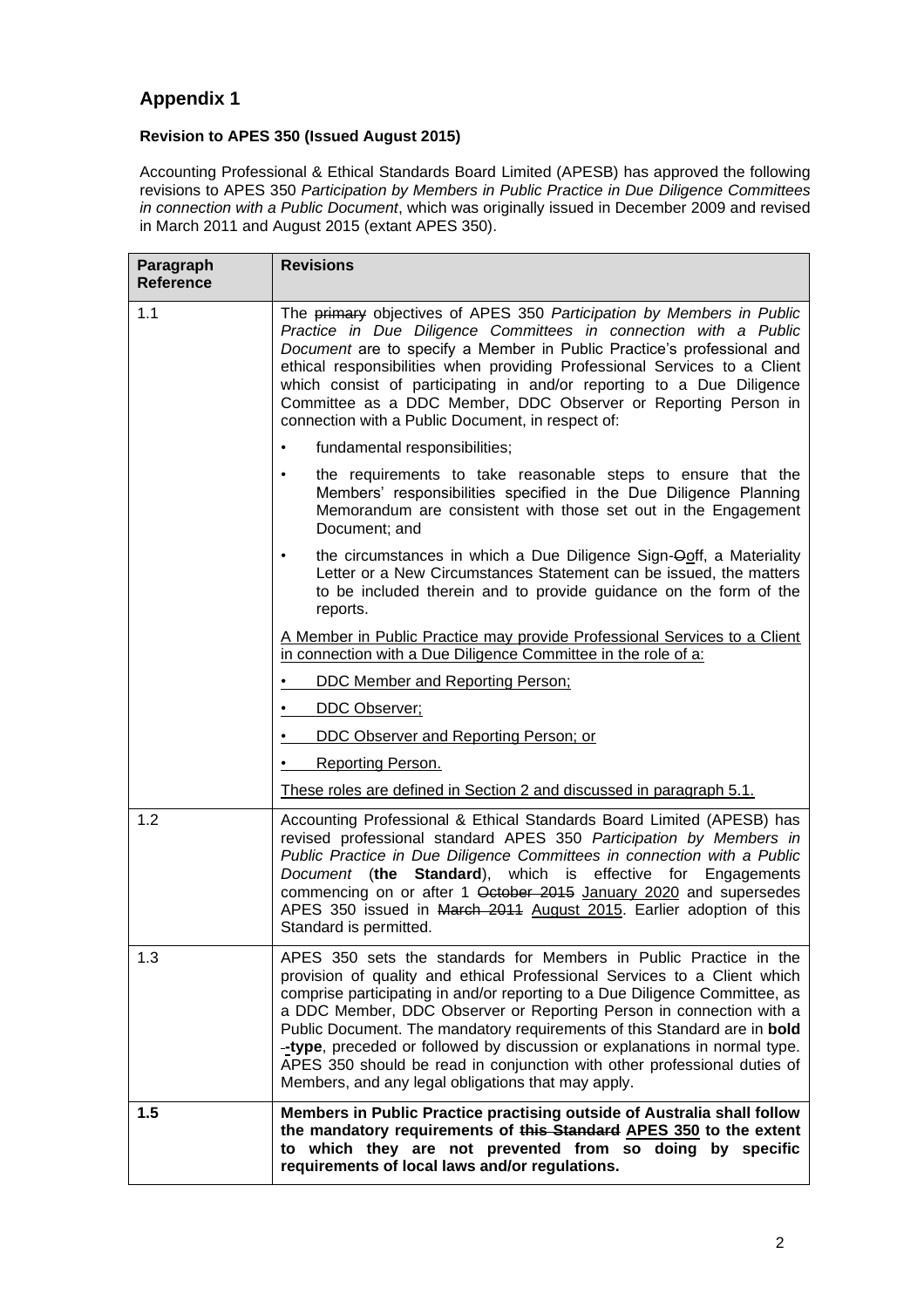| Paragraph<br><b>Reference</b> | <b>Revisions</b>                                                                                                                                                                                                                                                                                                                                                                                                                          |
|-------------------------------|-------------------------------------------------------------------------------------------------------------------------------------------------------------------------------------------------------------------------------------------------------------------------------------------------------------------------------------------------------------------------------------------------------------------------------------------|
| 1.640                         | [Paragraph 1.10 of the extant standard remains unchanged, but has been<br>relocated to paragraph 1.6].                                                                                                                                                                                                                                                                                                                                    |
| 1.7                           | A Low Doc Offering may be one such circumstance as described in<br>paragraph 1.6. Members in Public Practice should refer to APES GN 31<br>Professional and Ethical Considerations relating to Low Doc Offering Sign-<br>offs for guidance in relation to Low Doc Offering Engagements.                                                                                                                                                   |
| 1.86                          | Members in Public Practice shall be familiar comply with relevant<br>other applicable Professional Standards and be familiar with relevant<br>guidance notes when providing Professional Services. All Members<br>shall comply with the fundamental principles outlined in the Code.                                                                                                                                                      |
| 1.97                          | [Paragraph 1.7 of the extant APES 350 remains unchanged, but has been<br>relocated to paragraph 1.9].                                                                                                                                                                                                                                                                                                                                     |
| 1.108                         | All references to Professional Standards, guidance notes and legislation<br>are references to those provisions as amended from time to time.                                                                                                                                                                                                                                                                                              |
| 1.119                         | [Paragraph 1.9 of the extant APES 350 remains unchanged, but has been<br>relocated to paragraph 1.11]                                                                                                                                                                                                                                                                                                                                     |
| 1.11                          | [Paragraph 1.11 of the extant APES 350 has been relocated and added to<br>paragraph 1.1].                                                                                                                                                                                                                                                                                                                                                 |
| $\overline{2}$                | Defined terms are shown in the body of the Standard in title case.<br>For the purpose of this Standard:                                                                                                                                                                                                                                                                                                                                   |
| $\overline{2}$                | Acceptable Level means a level at which a Member in Public Practice<br>using the reasonable and informed third party test would be likely to<br>conclude, weighing all the specific facts and circumstances available to that<br>the Member in Public Practice at that time, that compliance complies with<br>the fundamental principles of the Code is not compromised.                                                                  |
| $\overline{2}$                | <b>Assurance Client</b> means the responsible party that is the person (or<br>persons) who:                                                                                                                                                                                                                                                                                                                                               |
|                               | In a direct reporting Engagement, is responsible for the subject matter;<br>(a)<br>or<br>In an assertion-based Engagement, is responsible for the sSubject<br>(b)<br>mMatter information and may might be responsible for the subject<br>matter.                                                                                                                                                                                          |
| 2                             | <b>Assurance Engagement</b> means an Engagement in which a Member in<br>Public Practice aims to obtain sufficient appropriate evidence in order to<br>express a conclusion designed to enhance the degree of confidence of the<br>intended users other than the responsible party about the sSubject mMatter<br>ilnformation (that is, the outcome of the measurement or evaluation of an<br>underlying subject matter against criteria). |
|                               | This includes an Engagement in accordance with the Framework for<br>Assurance Engagements issued by the AUASB or in accordance with<br>specific relevant standards, such as International Standards on Auditing, for<br>Assurance Engagements.                                                                                                                                                                                            |
|                               | (For guidance on Assurance Engagements, see the Framework for<br>Assurance Engagements issued by the AUASB. The Framework for<br>Assurance Engagements describes the elements and objectives of an<br>Assurance Engagement and identifies engagements to which Australian<br><b>Auditing Standards (ASAs), Standards on Review Engagements (ASREs)</b><br>and Standards on Assurance Engagements (ASAEs) apply.)                          |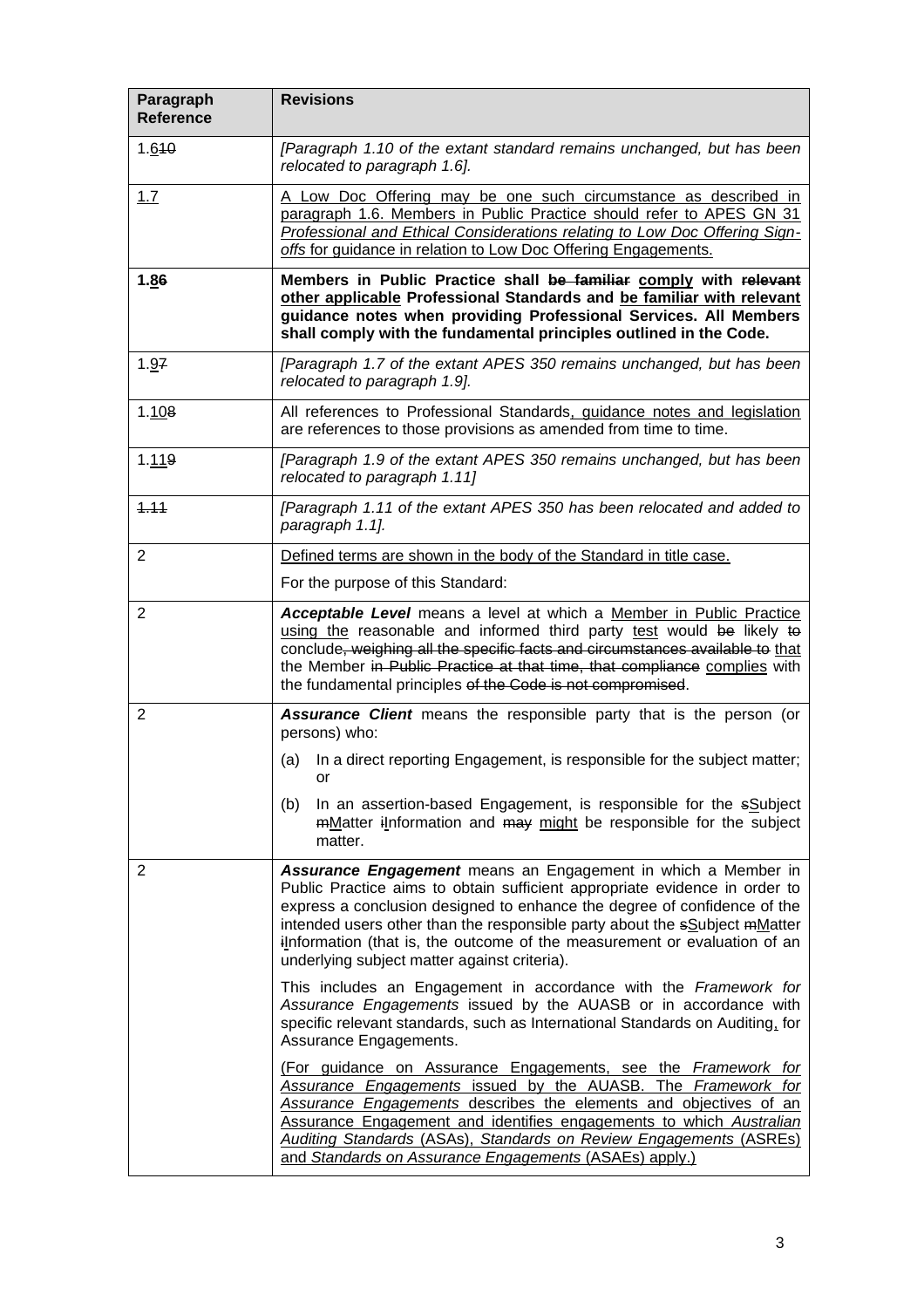| Paragraph<br><b>Reference</b> | <b>Revisions</b>                                                                                                                                                                                                                                                                                                                                                                                                                                                                                                                                                                             |
|-------------------------------|----------------------------------------------------------------------------------------------------------------------------------------------------------------------------------------------------------------------------------------------------------------------------------------------------------------------------------------------------------------------------------------------------------------------------------------------------------------------------------------------------------------------------------------------------------------------------------------------|
| $\overline{2}$                | <b>AuASB</b> means the Auditing and Assurance Standards Board which issued<br>Australian auditing and assurance standards up to 30 June 2004, under the<br>auspices of the Australian Accounting Research Foundation, a joint venture<br>of CPA Australia and the Institute of Chartered Accountants in Australia.                                                                                                                                                                                                                                                                           |
| 2                             | <b>Audit Engagement</b> means a reasonable aAssurance Engagement in<br>which a Member in Public Practice expresses an opinion whether financial<br>statements are prepared, in all material respects (or give a true and fair<br>view or are presented fairly, in all material respects), in accordance with an<br>applicable financial reporting framework, such as an Engagement<br>conducted in accordance with Auditing and Assurance Standards. This<br>includes a statutory audit, which is an audit required by legislation or other<br>regulation such as the Corporations Act 2001. |
| 2                             | <b>Auditing and Assurance Standards means:</b>                                                                                                                                                                                                                                                                                                                                                                                                                                                                                                                                               |
|                               | (a) the AUASB Sstandards, as defined described in ASA 100 Preamble to<br>AUASB Standards, ASA 101 Preamble to Australian Auditing Standards<br>and the Foreword to AUASB Pronouncements, issued by the AUASB,<br>and operative from the date specified in each standard; and                                                                                                                                                                                                                                                                                                                 |
|                               | (b) those standards issued by the AuASB which have not been revised and<br>reissued (whether as standards or as guidance) by the AUASB, to the<br>extent that they are not inconsistent with the AUASB standards.                                                                                                                                                                                                                                                                                                                                                                            |
| $\overline{2}$                | Australian Financial Services Licence (AFSL) means a licence to<br>provide financial services under Chapter 7 of the Corporations Act 2001.                                                                                                                                                                                                                                                                                                                                                                                                                                                  |
| 2                             | <b>Code</b> means APES 110 Code of Ethics for Professional Accountants<br>(including Independence Standards).                                                                                                                                                                                                                                                                                                                                                                                                                                                                                |
| 2                             | <b>DDC Member</b> means a Member in Public Practice who is engaged by a<br>Client to provide Professional Services as a member of a Due Diligence<br>Committee and who will participate in the Due Diligence Committee's<br>decisions, sign all the collective reports and other documents issued by the<br>Due Diligence Committee and in most instances will prepare a Due<br>Diligence Sign-Ooff.                                                                                                                                                                                         |
| $\overline{c}$                | <b>DDC Observer</b> means a Member in Public Practice who is engaged by a<br>Client to provide Professional Services as an observer to a Due Diligence<br>Committee but who will not participate as a DDC Member and will not sign<br>or be a party to any collective reports or documents issued by the Due<br>Diligence Committee. As an observer a Member will:                                                                                                                                                                                                                           |
|                               | • attend one or more meetings of the Due Diligence Committee but not<br>undertake any due diligence enquiries or have reporting obligations to the<br>Client or to the Due Diligence Committee; or                                                                                                                                                                                                                                                                                                                                                                                           |
|                               | • attend one or more meetings of the Due Diligence Committee and<br>undertake due diligence enquiries in relation to Financial Information<br>and/or Other Specific Information and provide a report to the Client<br>and/or the Due Diligence Committee. In certain circumstances,<br>depending on factors such as timing and the scope of the Engagement,<br>the Member may prepare a Due Diligence Sign-Ooff and a New<br>Circumstances Statement.                                                                                                                                        |
| 2                             | <b>Due Diligence Committee</b> means a committee established by Those<br>Charged with Governance of a Client to co-ordinate coordinate and assist<br>with the due diligence process to be undertaken by the Client in relation to<br>a Public Document.                                                                                                                                                                                                                                                                                                                                      |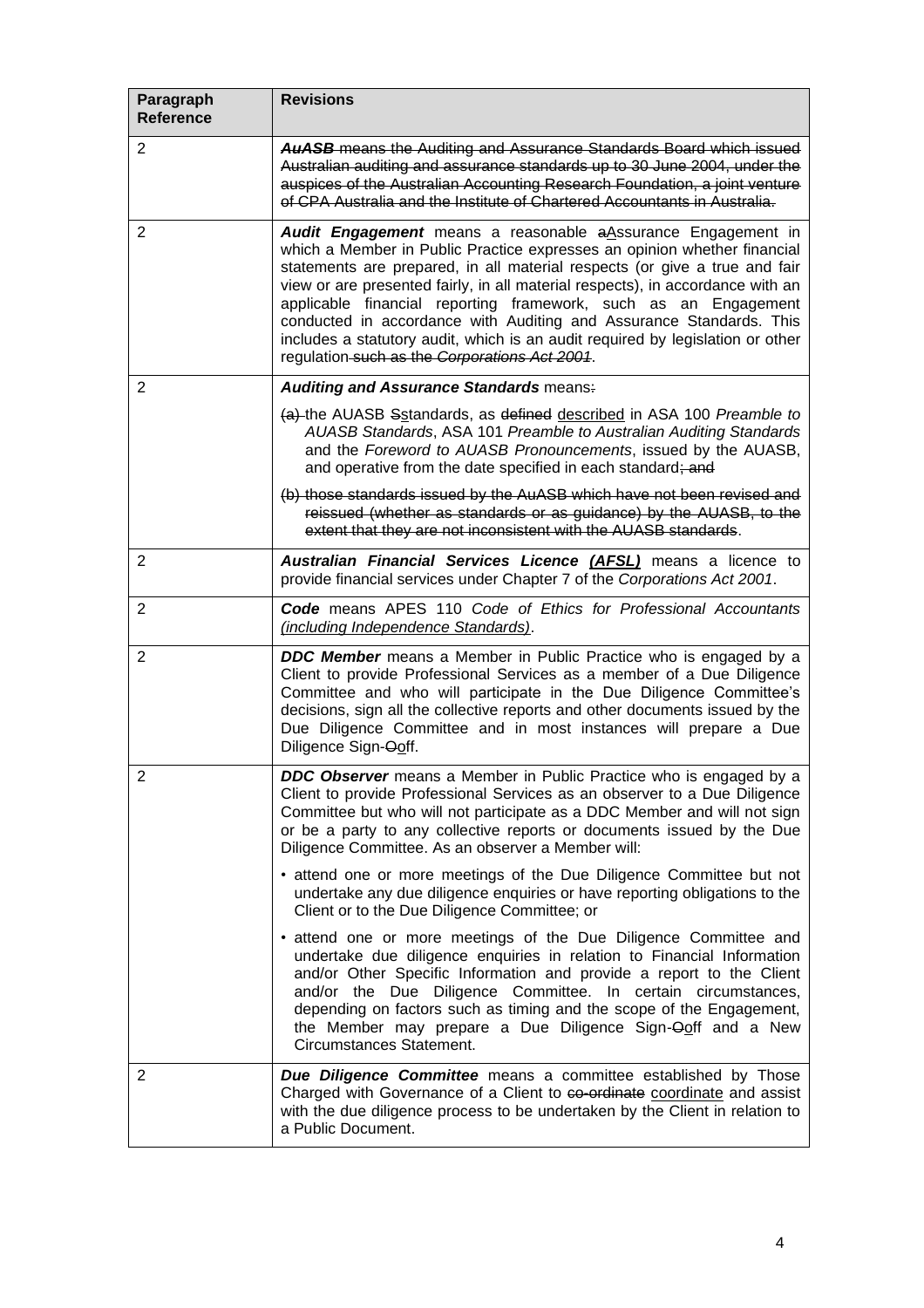| Paragraph<br><b>Reference</b> | <b>Revisions</b>                                                                                                                                                                                                                                                                                                                                                                                                                                                                                                                             |
|-------------------------------|----------------------------------------------------------------------------------------------------------------------------------------------------------------------------------------------------------------------------------------------------------------------------------------------------------------------------------------------------------------------------------------------------------------------------------------------------------------------------------------------------------------------------------------------|
| $\overline{2}$                | Due Diligence Sign-Ooff means the letter or other appropriate written<br>communication issued by a DDC Member or in certain cases a DDC<br>Observer in connection with a Public Document when reporting to a Client<br>and its Due Diligence Committee on the conclusions arising from the<br>procedures conducted by a DDC Member or DDC Observer on Financial<br>Information and/or Other Specific Information. (A form of Due Diligence<br>Sign-Ooff which complies with the requirements of this Standard is set out<br>in Appendix 1.). |
| 2                             | Engagement Document means the document (i.e. letter, agreement or<br>any other appropriate means) in which the Terms of Engagement are<br>specified in a written form Writing.                                                                                                                                                                                                                                                                                                                                                               |
| 2                             | <b>Engagement Team</b> means all Partners and staff performing the<br>Engagement, and any individuals engaged by the Firm or a Network Firm<br>who perform procedures on the Engagement. This excludes External<br>Experts engaged by the Firm or by a Network Firm.                                                                                                                                                                                                                                                                         |
| 2                             | <b>Firm</b> means:                                                                                                                                                                                                                                                                                                                                                                                                                                                                                                                           |
|                               | A sole practitioner, partnership, corporation or other entity of<br>(a)<br>professional accountants;                                                                                                                                                                                                                                                                                                                                                                                                                                         |
|                               | An entity that controls such parties, through ownership, management<br>(b)<br>or other means;                                                                                                                                                                                                                                                                                                                                                                                                                                                |
|                               | An entity controlled by such parties, through ownership, management<br>(c)<br>or other means; or                                                                                                                                                                                                                                                                                                                                                                                                                                             |
|                               | (d)<br>An Auditor-General's office or department.                                                                                                                                                                                                                                                                                                                                                                                                                                                                                            |
| 2                             | Independence is comprises:                                                                                                                                                                                                                                                                                                                                                                                                                                                                                                                   |
|                               | (a) Independence of mind – the state of mind that permits the expression of<br>a conclusion without being affected by influences that compromise<br>professional judgement, thereby allowing an individual to act with<br>integrity, and exercise objectivity and professional scepticism.                                                                                                                                                                                                                                                   |
|                               | (b) Independence in appearance – the avoidance of facts and<br>circumstances that are so significant that a reasonable and informed<br>third party, would be likely to conclude, weighing all the specific facts<br>and circumstances, that a Firm's, or a member of the an Engagement<br>Team's, member's integrity, objectivity or professional scepticism has<br>been compromised.                                                                                                                                                        |
| 2                             | <b>Low Doc Offering</b> means a security offering by a Listed Entity where the<br>securities can be offered for sale or issue without a Public Document. <sup>1</sup> The<br>capital raising may be a stand-alone transaction, in conjunction with an<br>acquisition or for refinancing.                                                                                                                                                                                                                                                     |
| Footnote 1                    | As per sections 708AA and 1012DAA of the Corporations Act 2001.                                                                                                                                                                                                                                                                                                                                                                                                                                                                              |
| $\overline{2}$                | Managerial Employee means an employee who acts in a managerial<br>capacity within the structure of the a Firm, including providing oversight, in<br>the provision of services to Clients.                                                                                                                                                                                                                                                                                                                                                    |
| 2                             | <b>Member</b> means a member of a Professional Body that has adopted this<br>Standard as applicable to their membership, as defined by that<br>Professional Body.                                                                                                                                                                                                                                                                                                                                                                            |
| 2                             | Member in Public Practice means a Member, irrespective of functional<br>classification (e.g. for example, audit, tax, or consulting) in a Firm that<br>provides Professional Services. This term is also used to refer to a Firm of<br>Members in Public Practice and means a practice entity and a participant in<br>that practice entity as defined by the applicable Professional Body.                                                                                                                                                   |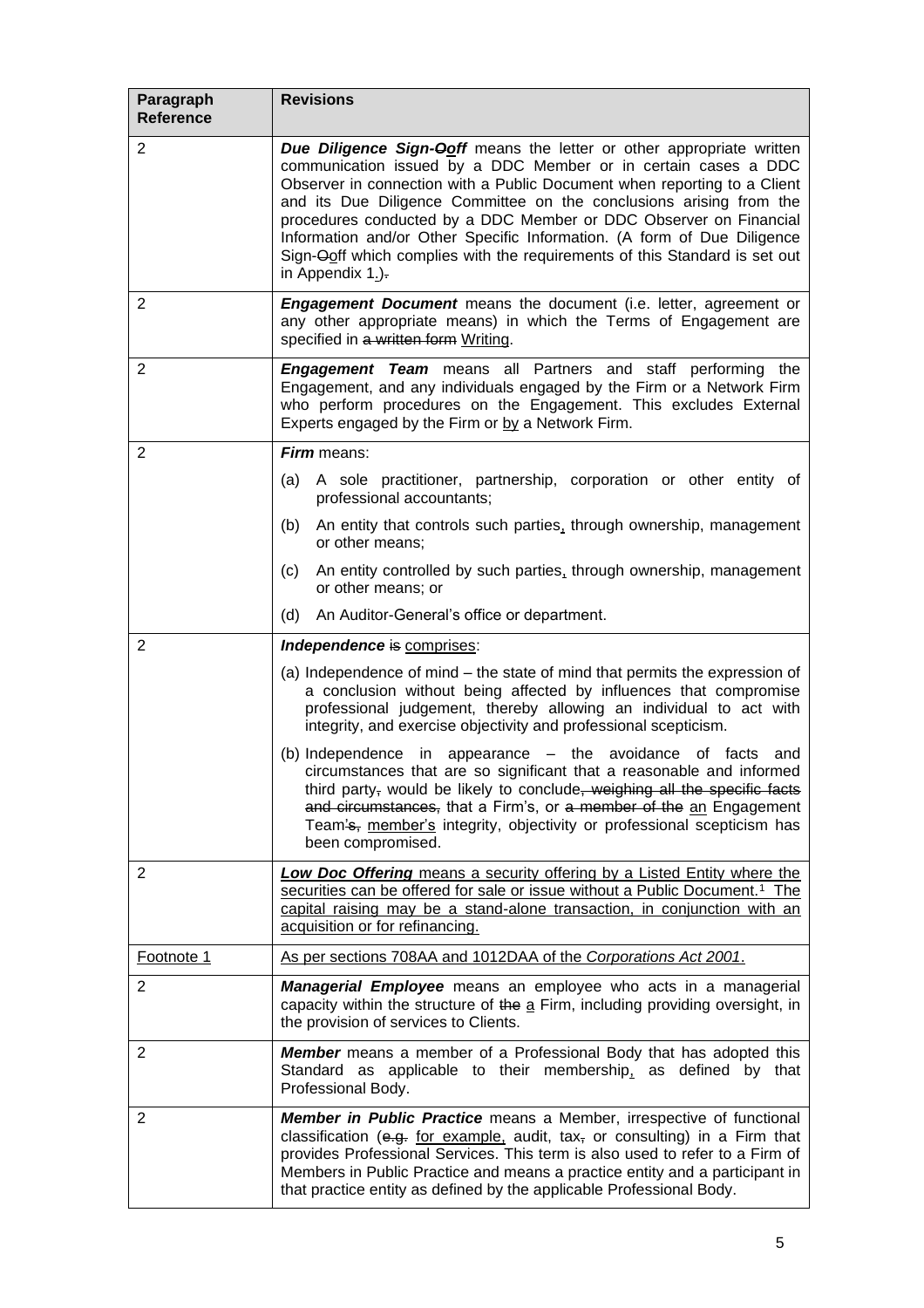| Paragraph<br><b>Reference</b> | <b>Revisions</b>                                                                                                                                                                                                                                                                                                                                                                                                                                                                                                                                                    |
|-------------------------------|---------------------------------------------------------------------------------------------------------------------------------------------------------------------------------------------------------------------------------------------------------------------------------------------------------------------------------------------------------------------------------------------------------------------------------------------------------------------------------------------------------------------------------------------------------------------|
| $\overline{2}$                | <b>Network</b> means a larger structure:                                                                                                                                                                                                                                                                                                                                                                                                                                                                                                                            |
|                               | That is aimed at co-operation, cooperation; and<br>(a)                                                                                                                                                                                                                                                                                                                                                                                                                                                                                                              |
|                               | That is clearly aimed at profit or cost sharing or shares common<br>(b)<br>ownership, control or management, common quality control policies<br>and procedures, common business strategy, the use of a common<br>brand-name, or a significant part of professional resources.                                                                                                                                                                                                                                                                                       |
| $\overline{2}$                | <b>New Circumstances Statement</b> means the letter or other document<br>issued by a Member in Public Practice who is a DDC Observer, subsequent<br>to the issue of a Due Diligence Sign-Ooff, which states whether, based on<br>procedures conducted by the DDC Observer, anything has come to the<br>DDC Observer's attention that causes the DDC Observer to believe that the<br>Due Diligence Sign-Ooff requires amendment.                                                                                                                                     |
| 2                             | Other Specific Information means specifically identified information, other<br>than Financial Information, in a Public Document, which has been the<br>subject of procedures performed by a Member in Public Practice as<br>specified in the Engagement Document. Examples include specific tax-<br>related information, environmental matters, and information technology<br>matters.                                                                                                                                                                              |
| 2                             | <b>Professional Activity</b> means an activity requiring accountancy or related<br>skills undertaken by a Member, including accounting, auditing, taxation,<br>management consulting, and financial management.                                                                                                                                                                                                                                                                                                                                                     |
| 2                             | Subject Matter Information means the outcome of the evaluation or<br>measurement of a subject matter. It is the sSubject mMatter ilnformation<br>about which the Member in Public Practice gathers sufficient appropriate<br>evidence to provide a reasonable basis for expressing a conclusion in the<br>Member's report.                                                                                                                                                                                                                                          |
| 2                             | <b>Those Charged with Governance</b> means the person(s) or organisation(s)<br>(for example, a corporate trustee) with responsibility for overseeing the<br>strategic direction of the entity and obligations related to the accountability<br>of the entity. This includes overseeing the financial reporting process. For<br>some entities in some jurisdictions, Those Charged with Governance may<br>might include management personnel, for example, executive members of<br>a governance board of a private or public sector entity, or an owner-<br>manager. |
| $\overline{2}$                | <b>Writing</b> means a mode of representing or reproducing words in a visible<br>form and includes words in an electronic format capable of being converted<br>to printed text.                                                                                                                                                                                                                                                                                                                                                                                     |
| 3.1                           | A Member in Public Practice providing Professional Services to a<br>Client which comprise participating in and/or reporting to a Due<br>Diligence Committee as a DDC Member, DDC Observer or Reporting<br>Person in connection with a Public Document shall comply with<br>Section 100 Introduction and Fundamental Principles Part 1<br><b>Complying with the Code, Fundamental Principles and Conceptual</b><br>Framework of the Code and relevant laws and regulations.                                                                                          |
| 3.2                           | A Member in Public Practice providing Professional Services to a<br>Client which comprise participating in and/or reporting to a Due<br>Diligence Committee as a DDC Member, DDC Observer or Reporting<br>Person in connection with a Public Document shall comply with<br>Section 220 310 Conflicts of Interest and Section 280 Objectivity - All<br>Services of the Code.                                                                                                                                                                                         |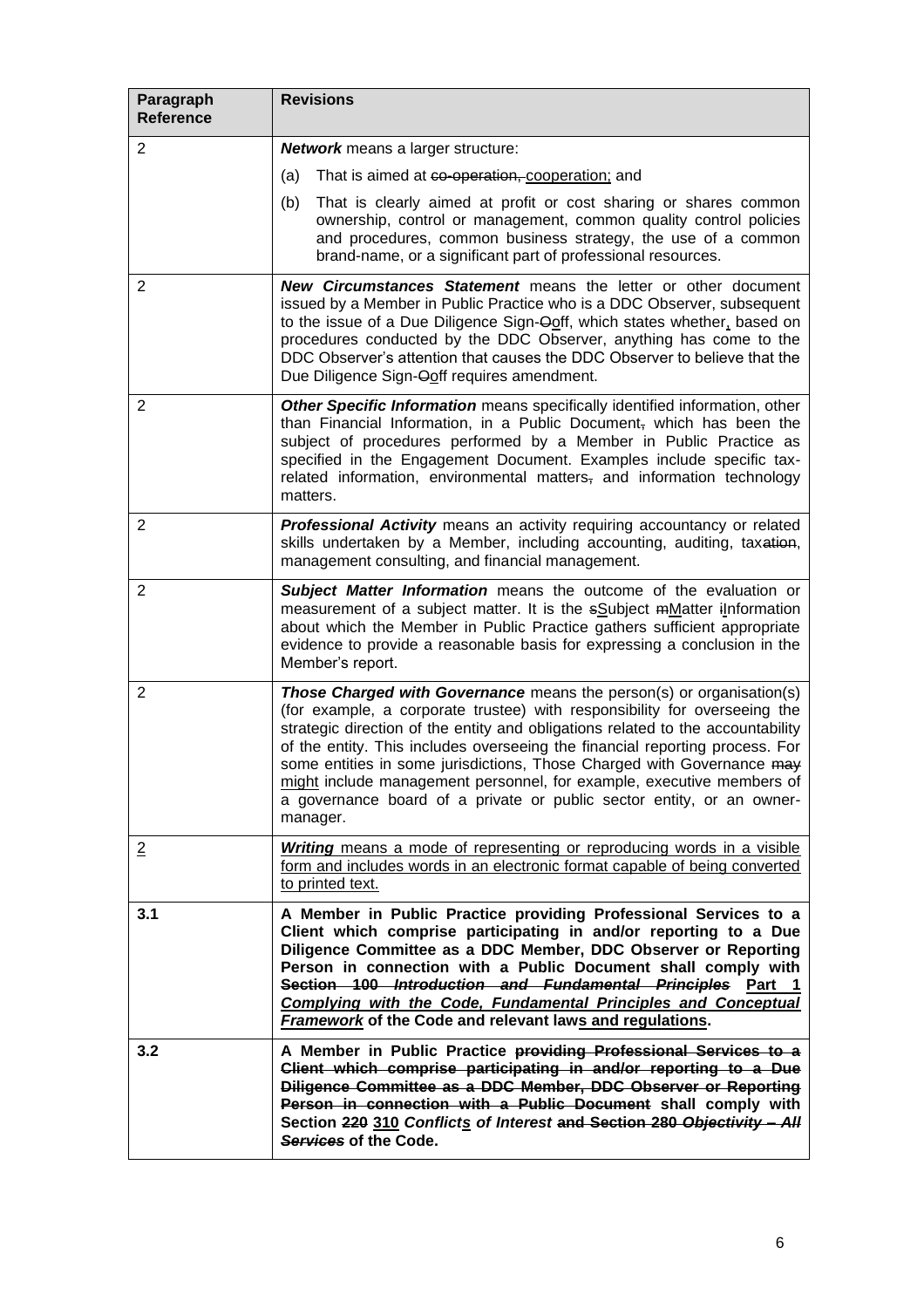| Paragraph<br><b>Reference</b> | <b>Revisions</b>                                                                                                                                                                                                                                                                                                                                                                                                                                                                                                                                                                                                                                                                                                                                                                                                                                                                                                                                                                                                                                                                                                                                                                                                                                                                                                                                                                                                                                                                                                     |
|-------------------------------|----------------------------------------------------------------------------------------------------------------------------------------------------------------------------------------------------------------------------------------------------------------------------------------------------------------------------------------------------------------------------------------------------------------------------------------------------------------------------------------------------------------------------------------------------------------------------------------------------------------------------------------------------------------------------------------------------------------------------------------------------------------------------------------------------------------------------------------------------------------------------------------------------------------------------------------------------------------------------------------------------------------------------------------------------------------------------------------------------------------------------------------------------------------------------------------------------------------------------------------------------------------------------------------------------------------------------------------------------------------------------------------------------------------------------------------------------------------------------------------------------------------------|
| 3.3                           | In accordance with Section 100 <i>Introduction and Fundamental</i><br>Principles Complying with the Code of the Code, a Member in Public<br>Practice shall observe and comply with the Member's public interest<br>obligations when the Member provides Professional Services to a<br>Client which comprise participating in and/or reporting to a Due<br>Diligence Committee as a DDC Member, DDC Observer or Reporting<br>Person in connection with a Public Document.                                                                                                                                                                                                                                                                                                                                                                                                                                                                                                                                                                                                                                                                                                                                                                                                                                                                                                                                                                                                                                             |
| 3.4                           | A Member in Public Practice who is invited by a Client or potential<br>Client to provide Professional Services which comprise participating<br>in and/or reporting to a Due Diligence Committee as a DDC Member,<br>DDC Observer or Reporting Person in connection with a Public<br>Document shall comply with the requirements of Section 210 320<br>Professional Appointments of the Code.                                                                                                                                                                                                                                                                                                                                                                                                                                                                                                                                                                                                                                                                                                                                                                                                                                                                                                                                                                                                                                                                                                                         |
| 3.5                           | A Member in Public Practice who is invited by a Client or potential<br>Client to provide Professional Services which comprise participating<br>in and/or reporting to a Due Diligence Committee as a DDC Member,<br>DDC Observer or Reporting Person in connection with a Public<br>Document shall determine whether there are threats to the Member's<br>ability to comply with the fundamental principles of the Code prior to<br>accepting the Engagement. Where the Member determines that there<br>is a threat to the Member's ability to comply with the fundamental<br>principles of the Code, the Member shall apply appropriate<br>safeguards to eliminate address the threat by eliminating the threat or<br>reduce reducing it to an Acceptable Level. Where appropriate<br>safeguards are not available to reduce the threat to an Acceptable<br>Level, the Member shall decline the Engagement or the relevant part<br>thereof. by:<br>(a) eliminating<br>the<br>circumstances,<br>including<br>interests<br>or<br>relationships, that are creating the threats;<br>applying safeguards, where available and capable of being<br>(b)<br>applied, to reduce the threats to an Acceptable Level; or<br>declining or ending the specific Professional Activity.<br>(c)                                                                                                                                                                                                                                     |
| 3.6                           | A Member in Public Practice who is invited by an Assurance Client to<br>provide Professional Services which comprise participating in and/or<br>reporting to a Due Diligence Committee as a DDC Member, DDC<br>Observer or Reporting Person in connection with a Public Document<br>shall consider Section 290 Independence - Audit and Review<br>Engagements or Section 291 Independence - Other Assurance<br><b>Engagements Part 4A Independence for Audit and Review</b><br>Engagements or Part 4B Independence for Assurance Engagements<br>Other than Audit and Review Engagements of the Code, as applicable,<br>to determine whether the proposed Professional Services create<br>threats to the Member's Independence. Where the Member determines<br>that there is a threat to the Member's Independence, the Member shall<br>apply appropriate safeguards to eliminate address the threat by<br>eliminating the threat or reduce reducing it to an Acceptable Level.<br>Where appropriate safeguards are not available to reduce the threat to<br>an Acceptable Level, the Member shall decline the Engagement or the<br>relevant part thereof. The Member shall do so by:<br>eliminating<br>the<br>circumstances,<br>including<br>interests<br>(a)<br>or<br>relationships, that are creating the threats;<br>(b) applying safeguards, where available and capable of being<br>applied, to reduce the threats to an Acceptable Level; or<br>declining or ending the specific Professional Activity.<br>(C) |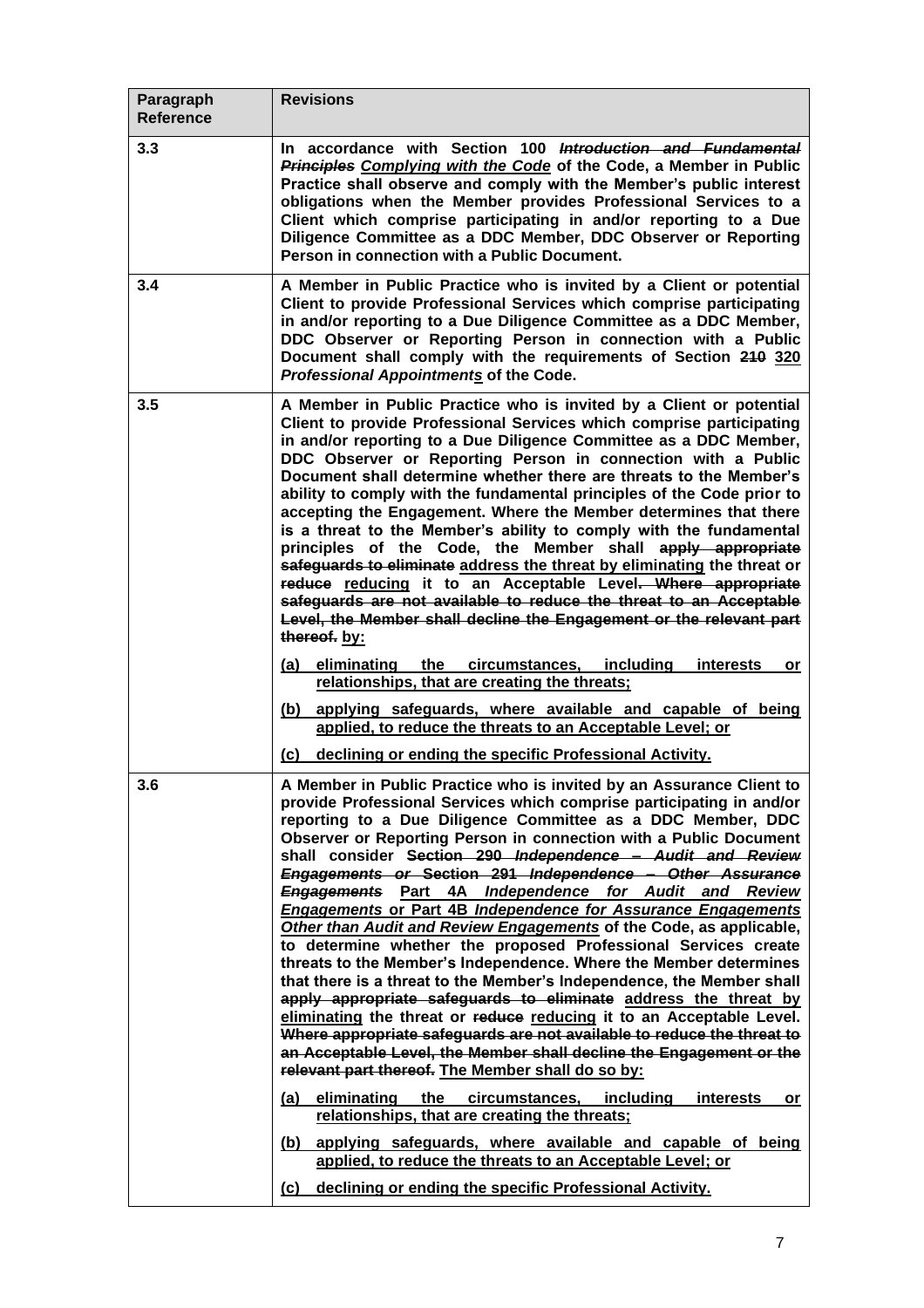| Paragraph<br><b>Reference</b> | <b>Revisions</b>                                                                                                                                                                                                                                                                                                                                                                                                                                                                                                                                                            |
|-------------------------------|-----------------------------------------------------------------------------------------------------------------------------------------------------------------------------------------------------------------------------------------------------------------------------------------------------------------------------------------------------------------------------------------------------------------------------------------------------------------------------------------------------------------------------------------------------------------------------|
| 3.8                           | When considering the appropriateness of accepting a role as a DDC<br>Member, DDC Observer or Reporting Person, a Member in Public Practice<br>should consider matters such as:                                                                                                                                                                                                                                                                                                                                                                                              |
|                               | $(a)$ the responsibilities of the role;                                                                                                                                                                                                                                                                                                                                                                                                                                                                                                                                     |
|                               | (b) the circumstances and context of the role, including the proposed<br>transaction to which the Public Document relates, the proposed<br>timetable for the due diligence process, the availability of information<br>and any limitations on the scope of the Professional Services to be<br>provided. (This would usually be outlined in the Due Diligence Planning<br>Memorandum);                                                                                                                                                                                       |
|                               | (c) relevant experience and expertise of the other members of the Due<br>Diligence Committee and other participants in the due diligence<br>process, as membership of the Due Diligence Committee will generally<br>create a relationship of cross reliance;                                                                                                                                                                                                                                                                                                                |
|                               | (d) whether providing the Professional Services would require the Member<br>to hold an Australian Financial Services Licence <sup>2</sup> ; and                                                                                                                                                                                                                                                                                                                                                                                                                             |
|                               | (e) where the Member's Firm or a Network Firm is the statutory auditor of a<br>Listed Entity or disclosing entity in Australia or a foreign jurisdiction,<br>whether independence obligations, in addition to the requirements of<br>the Code, preclude the Member from accepting a role as a DDC<br>Member, DDC Observer or Reporting Person, or limit the scope of the<br>role the Member may perform.                                                                                                                                                                    |
| Footnote 2                    | Guidance in relation to the circumstances when a Member in Public<br>Practice is required to hold an Australian Financial Services Licence is set<br>out in ASIC Regulatory Guide 36 Licensing: Financial product advice and<br>dealing.                                                                                                                                                                                                                                                                                                                                    |
| 3.9                           | If a Member in Public Practice is not certain about the legal implications of<br>performing the role of a DDC Member, DDC Observer or Reporting Person,<br>the Member should consider seeking legal advice.                                                                                                                                                                                                                                                                                                                                                                 |
| 3.10                          | When a Member in Public Practice is engaged to provide a<br>Professional Service to a Client which requires Independence, a the<br>Member in Public Practice shall comply with Independence as defined<br>in this Standard.                                                                                                                                                                                                                                                                                                                                                 |
| 3.12                          | Where the When an Engagement or a specific element of an<br>Engagement is an Assurance Engagement, the Member in Public<br>Practice shall comply with Section 290 Independence - Audit and<br>Review Engagements or Section 291 Independence -<br><del>-Other</del><br><b>Assurance Engagements Part 4A Independence for Audit and Review</b><br>Engagements or Part 4B Independence for Assurance Engagements<br>Other than Audit and Review Engagements of the Code, as applicable.                                                                                       |
| 3.13                          | A Member in Public Practice performing Professional Services shall<br>maintain professional competence and take due care in the<br>performance of the Member's work in accordance with Subsection<br>130 113 Professional Competence and Due Care of the Code.                                                                                                                                                                                                                                                                                                              |
| 3.14                          | Where a Member in Public Practice has agreed to provide a Due<br>Diligence Sign-Ooff in respect of Financial Information and/or Other<br>Specific Information that requires the consideration of matters that<br>are outside the professional expertise of the Member, the Member<br>shall seek expert assistance or advice from a suitably qualified third<br>party or decline the Engagement. Where the Member relies upon the<br>advice of a third party in connection with a Due Diligence Sign-Ooff or<br>other reports, the Member shall disclose in the Member's Due |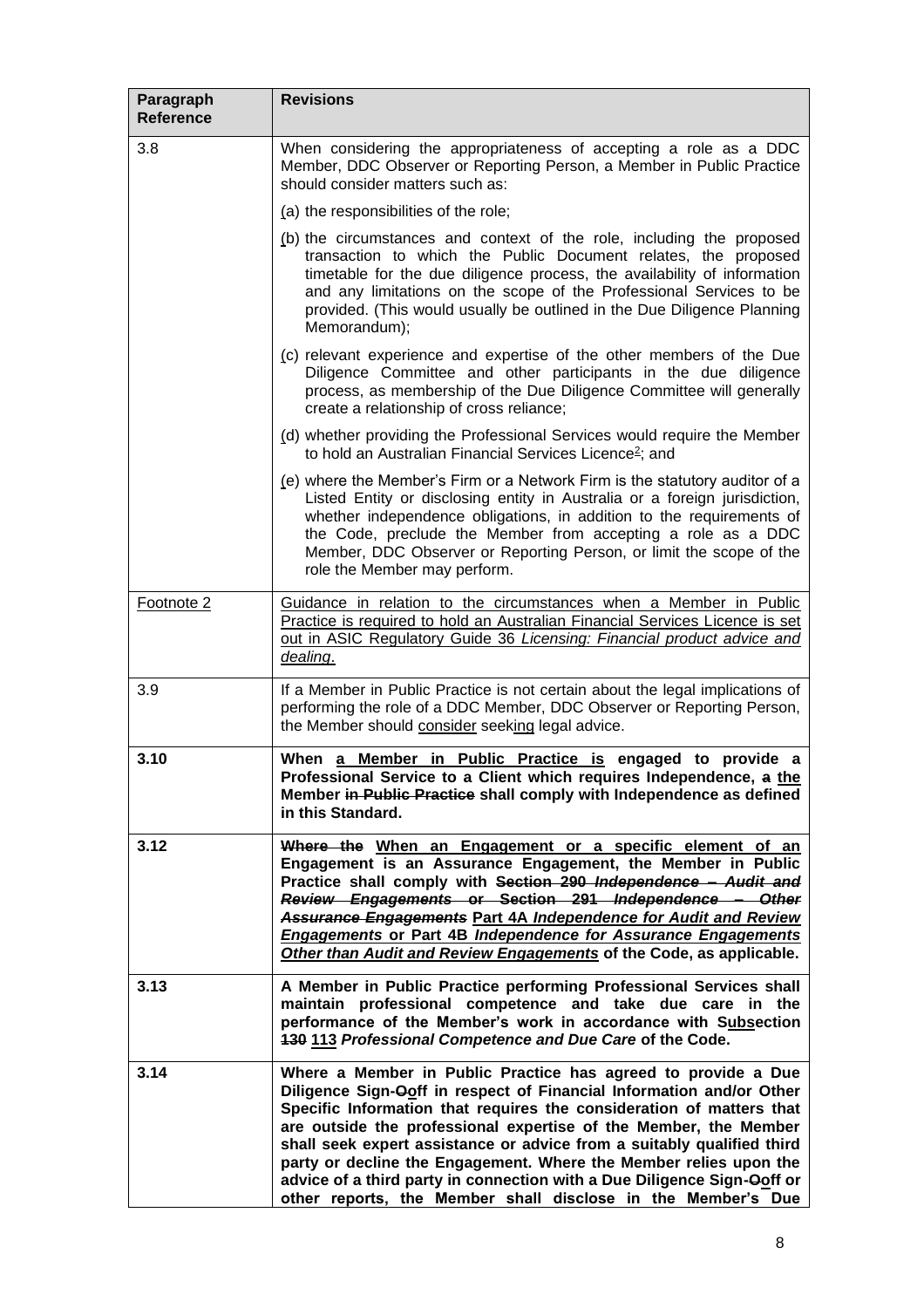| Paragraph<br><b>Reference</b> | <b>Revisions</b>                                                                                                                                                                                                                                                                                                                                                                                                                                                                                                                                                                                                                                                                                                                                                                                             |
|-------------------------------|--------------------------------------------------------------------------------------------------------------------------------------------------------------------------------------------------------------------------------------------------------------------------------------------------------------------------------------------------------------------------------------------------------------------------------------------------------------------------------------------------------------------------------------------------------------------------------------------------------------------------------------------------------------------------------------------------------------------------------------------------------------------------------------------------------------|
|                               | Diligence Sign-Ooff or other reports the name and qualifications of<br>the third party and the subject matter on which the third party advice<br>has been obtained.                                                                                                                                                                                                                                                                                                                                                                                                                                                                                                                                                                                                                                          |
| 3.18                          | In accordance with Section 140 Confidentiality of the Code, a A Member in<br>Public Practice who acquires confidential information in the course of<br>professional work performing a Professional Service for a Client shall not<br>use that information for any purpose other than the proper performance of<br>the professional work for that Client comply with Subsection 114<br>Confidentiality of the Code.                                                                                                                                                                                                                                                                                                                                                                                           |
| 3.19                          | Where a Member in Public Practice provides Professional Services to a<br>Client which comprise participating in and/or reporting to a Due Diligence<br>Committee, the proper performance of the work will generally require the<br>Member to disclose confidential information of the Client to the Due<br>Diligence Committee, subject to any overriding restrictions on disclosure of<br>information (including those commonly referred to as ethical wall<br>arrangements). Unless the Member has a legal, regulatory or professional<br>obligation of disclosure, the Member should not disclose any information<br>relating to the Client's affairs to a party, other than to a DDC Member, DDC<br>Observer or Reporting Person, without obtaining the Client's prior written<br>permission in Writing. |
| 4.2                           | The Terms of Engagement prepared by a Member in Public Practice should<br>specify:                                                                                                                                                                                                                                                                                                                                                                                                                                                                                                                                                                                                                                                                                                                           |
|                               | whether an investigating accountant's report or other report will be<br>(a)<br>provided for inclusion in the Public Document, and if so, the Financial<br>Information and/or Other Specific Information that will be the subject of<br>the report and the nature and extent of assurance (if any) to be<br>provided;                                                                                                                                                                                                                                                                                                                                                                                                                                                                                         |
|                               | where the Member will have a role in relation to the Due Diligence<br>(b)<br>Committee, the nature of the role including whether the Member will<br>be a DDC Member, a DDC Observer or a Reporting Person;                                                                                                                                                                                                                                                                                                                                                                                                                                                                                                                                                                                                   |
|                               | the tasks to be undertaken by the Member in connection with the<br>(c)<br>Public Document including the scope of work on the Financial<br>Information and/or Other Specific Information upon which any Due<br>Diligence Sign-Ooff is to be provided; and                                                                                                                                                                                                                                                                                                                                                                                                                                                                                                                                                     |
|                               | (d)<br>whether the Member will prepare a Due Diligence Sign-off and the<br>proposed form of such sign-off -: and                                                                                                                                                                                                                                                                                                                                                                                                                                                                                                                                                                                                                                                                                             |
|                               | (e) whether, in the case of a DDC Observer, the Member will prepare a<br>New Circumstances Statement.                                                                                                                                                                                                                                                                                                                                                                                                                                                                                                                                                                                                                                                                                                        |
| 4.3                           | <b>Diligence Planning</b><br>Where<br><b>Due</b><br><b>Memorandum</b><br>assigns<br>a<br>responsibilities to a Member in Public Practice that extend beyond<br>those agreed in the Engagement Document, the Member shall:                                                                                                                                                                                                                                                                                                                                                                                                                                                                                                                                                                                    |
|                               | advise the Client, and if acceptable to both the Member and the<br>(a)<br>Client, either amend and re-issue the Engagement Document or<br>issue an addendum to the Engagement Document to reflect the<br>additional responsibilities; or                                                                                                                                                                                                                                                                                                                                                                                                                                                                                                                                                                     |
|                               | where those additional responsibilities conflict with, or are<br>(b)<br>prohibited by, this Standard, or are not acceptable to the<br>Member:                                                                                                                                                                                                                                                                                                                                                                                                                                                                                                                                                                                                                                                                |
|                               | advise the Client and its Due Diligence Committee of the<br>$-(i)$<br>Member's responsibilities outlined in the Engagement<br>Document and/or this Standard; and                                                                                                                                                                                                                                                                                                                                                                                                                                                                                                                                                                                                                                             |
|                               | "Hij) take all reasonable steps to have the Due Diligence<br>Planning Memorandum amended so that it does not assign                                                                                                                                                                                                                                                                                                                                                                                                                                                                                                                                                                                                                                                                                          |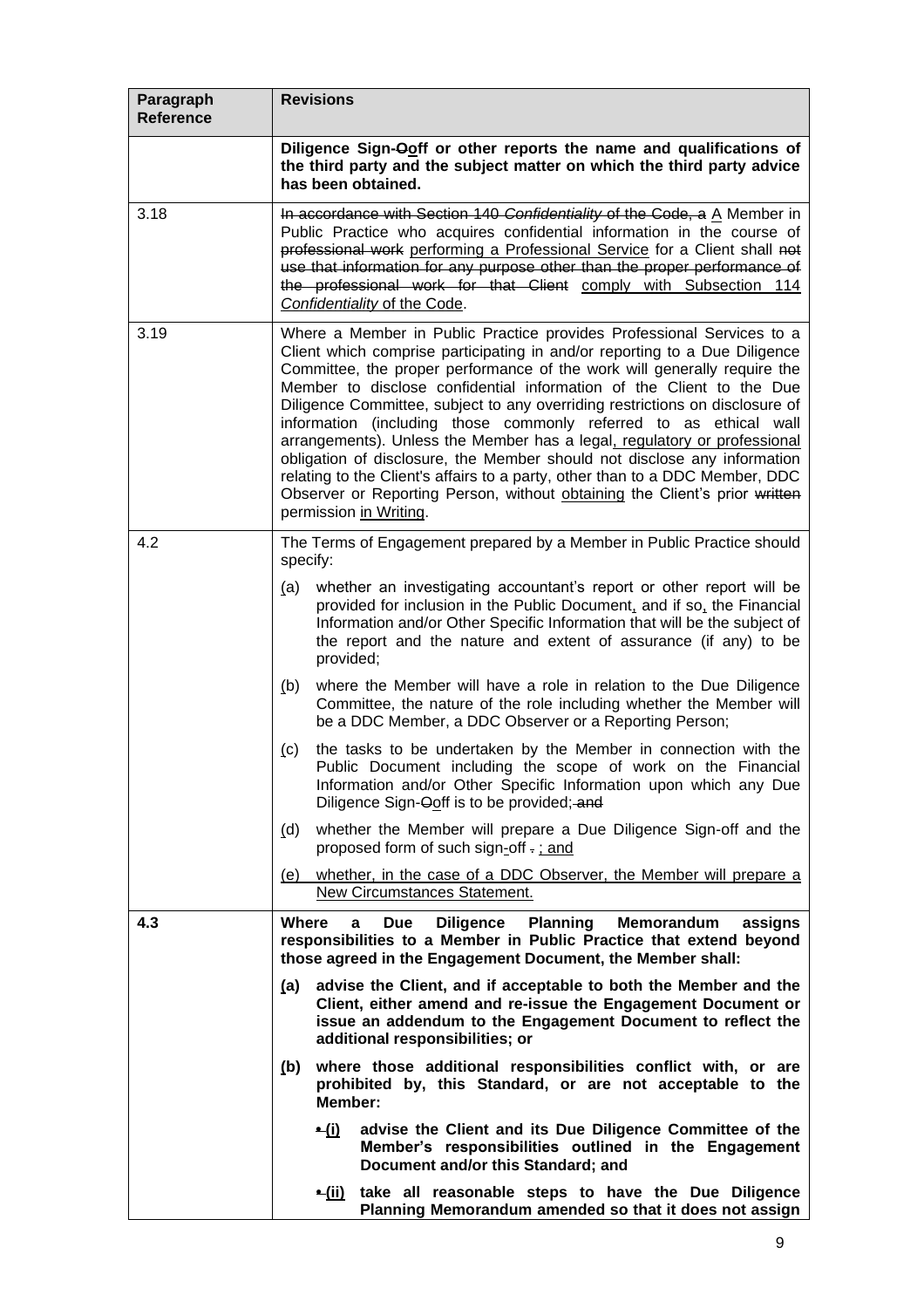| Paragraph<br><b>Reference</b> | <b>Revisions</b>                                                                                                                                                                                                                                                                                                 |
|-------------------------------|------------------------------------------------------------------------------------------------------------------------------------------------------------------------------------------------------------------------------------------------------------------------------------------------------------------|
|                               | responsibilities to the Member that conflict with, or are<br>prohibited by, this Standard or are beyond those agreed in<br>the Engagement Document or addendum thereto.                                                                                                                                          |
| 4.5                           | A Member in Public Practice should take all reasonable steps to ensure<br>that the Public Document and other documents associated with the due<br>diligence process (such as the Due Diligence Planning Memorandum) do<br>not describe the role of the Member in a manner that may imply that the<br>Member has: |
|                               | $(a)$ undertaken procedures with respect to <sub>ri</sub>                                                                                                                                                                                                                                                        |
|                               | $(b)$ accepted responsibility for <sub>7</sub> :                                                                                                                                                                                                                                                                 |
|                               | $(c)$ approved the disclosure of <sub>.</sub> ; or                                                                                                                                                                                                                                                               |
|                               | (d) reported upon;                                                                                                                                                                                                                                                                                               |
|                               | matters or information in the Public Document or other associated<br>documents beyond what was agreed in the Engagement Document.                                                                                                                                                                                |
| 5.1                           | A Member in Public Practice may be asked to undertake a variety of roles<br>in relation to a due diligence process in connection with a Public Document<br>as:                                                                                                                                                   |
|                               | a DDC Member which typically includes:<br>(a)                                                                                                                                                                                                                                                                    |
|                               | (i)<br>attending meetings of the Due Diligence Committee;                                                                                                                                                                                                                                                        |
|                               | information presented to the Due<br>Diligence<br>(ii)<br>considering<br>Committee;                                                                                                                                                                                                                               |
|                               | participating in decisions of the Due Diligence Committee;<br>(iii)                                                                                                                                                                                                                                              |
|                               | (iv) reading and commenting on drafts of the Public Document;                                                                                                                                                                                                                                                    |
|                               | performing procedures specified in an Engagement Document<br>(v)<br>and preparing a Due Diligence Sign-Ooff; and                                                                                                                                                                                                 |
|                               | (vi) signing the Due Diligence Committee's report, and its new<br>circumstances sign-off to Those Charged with Governance of the<br>Client.                                                                                                                                                                      |
|                               | a DDC Observer which may include some or all of:<br>(b)                                                                                                                                                                                                                                                          |
|                               | attending a few or all meetings of the Due Diligence Committee;<br>(i)                                                                                                                                                                                                                                           |
|                               | performing procedures specified in an Engagement Document<br>(ii)<br>and preparing a Due Diligence Sign-Ooff; and                                                                                                                                                                                                |
|                               | preparing a New Circumstances Statement.<br>(iii)                                                                                                                                                                                                                                                                |
|                               | (c) a Reporting Person reporting to the Client and its Due Diligence<br>Committee on the results of procedures specified in an Engagement<br>Document.                                                                                                                                                           |
|                               | A Member in Public Practice may also be asked to undertake Professional<br>Services for, and provide a report to, a Client on Financial Information<br>and/or Other Specific Information relevant to a Public Document, without<br>being a DDC Member, DDC Observer or Reporting Person.                         |
|                               | Examples of such reports (which could alternatively be prepared as a<br>Reporting Person) are:                                                                                                                                                                                                                   |
|                               | an assurance report applying relevant Auditing and Assurance<br>٠<br>Standards on specific Financial Information (usually known as an<br>investigating accountant's report); and                                                                                                                                 |
|                               | a tax report on the taxation implications for shareholders of a<br>٠<br>transaction contemplated in the Public Document;                                                                                                                                                                                         |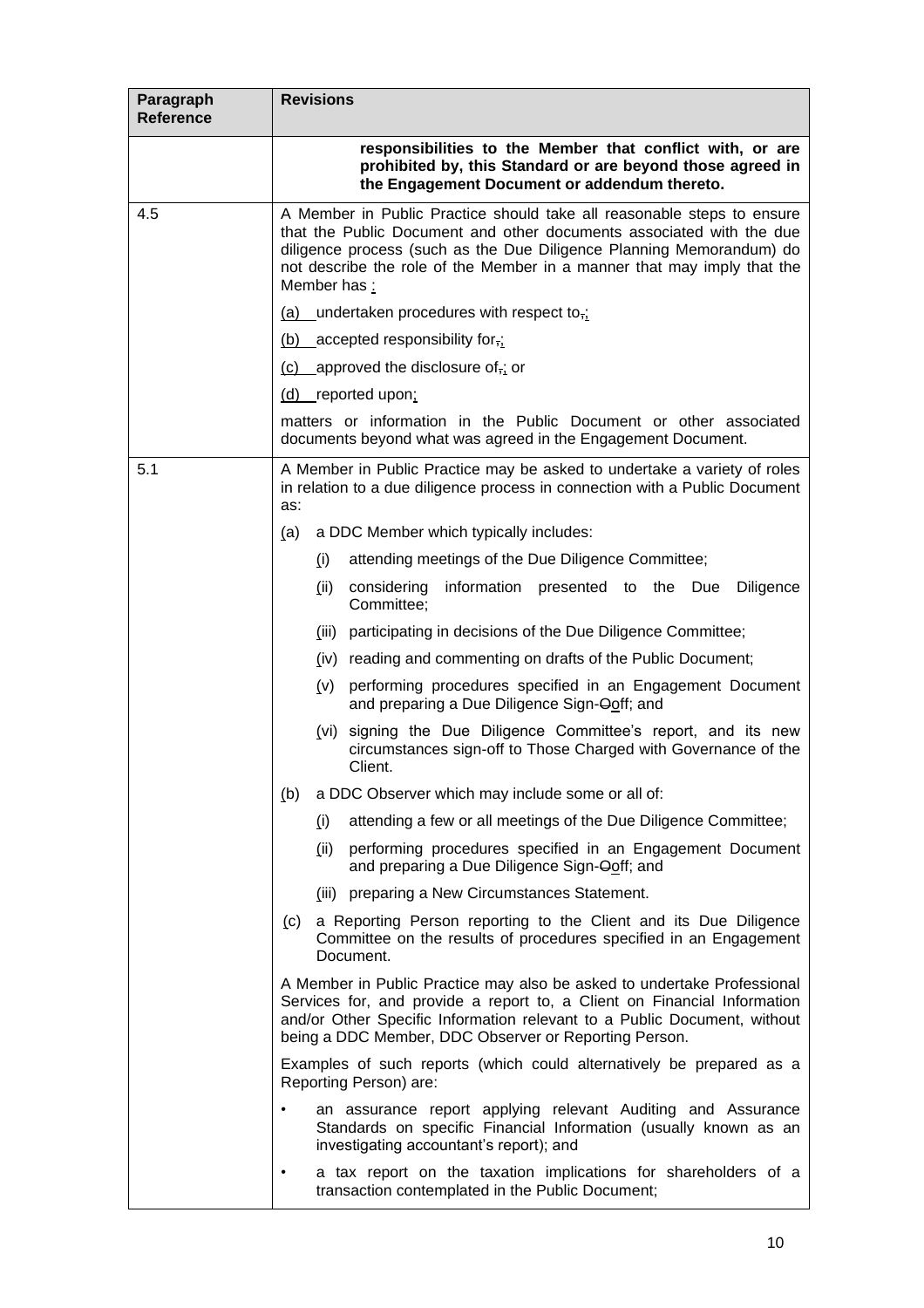| Paragraph<br><b>Reference</b> | <b>Revisions</b>                                                                                                                                                                                                                                                                                                                                                                                                                                                             |
|-------------------------------|------------------------------------------------------------------------------------------------------------------------------------------------------------------------------------------------------------------------------------------------------------------------------------------------------------------------------------------------------------------------------------------------------------------------------------------------------------------------------|
|                               | either of which may or may not be prepared for inclusion in the Public<br>Document.                                                                                                                                                                                                                                                                                                                                                                                          |
| 5.2                           | A Member in Public Practice who accepts an Engagement to provide a<br>Due Diligence Sign-Ooff or other reports to a Due Diligence<br>Committee, whether as a DDC Member, DDC Observer, or Reporting<br>Person, shall specify in the Due Diligence Sign-Ooff or other reports<br>the Financial Information and/or Other Specific Information in or<br>relevant to the Public Document that the Member has performed<br>procedures on, and the nature of those procedures.     |
| 5.3                           | Based on the work performed, a Member in Public Practice may report in a<br>Due Diligence Sign-Ooff that the Member is not aware of:                                                                                                                                                                                                                                                                                                                                         |
|                               | (a) the specified Financial Information and/or Other Specific Information<br>being misleading or deceptive (including by omission) in the form and<br>context in which they appear in the Public Document; and                                                                                                                                                                                                                                                               |
|                               | (b) the due diligence enquiries set out in the Due Diligence Planning<br>Memorandum adopted by the Due Diligence Committee as they relate<br>to the Financial Information and/or Other Specific Information not<br>constituting all enquiries which are reasonable in the circumstances so<br>far as the Financial Information and/or Other Specific Information are<br>concerned.                                                                                           |
| 5.4                           | A Member in Public Practice who becomes aware of instances of non-<br>compliance with laws and regulations when providing Professional<br>Services shall comply with Section 360 Responding to Non-<br><b>Compliance with Laws and Regulations of the Code.</b>                                                                                                                                                                                                              |
| 5.54                          | [Paragraph 5.4 of the extant APES 350 remains unchanged, but has been<br>relocated to paragraph 5.5].                                                                                                                                                                                                                                                                                                                                                                        |
| 5.65                          | Paragraph 5.54 precludes a Member in Public Practice from providing an<br>opinion on:                                                                                                                                                                                                                                                                                                                                                                                        |
|                               | whether the Financial Information and/or Other Specific Information<br>(a)<br>disclosed in a Public Document is sufficient and appropriate to satisfy<br>the relevant disclosure requirements of the Corporations Act 2001, for<br>example those set out in Division 4 of Part 6D.2. These are matters<br>requiring the collective consideration of all of the members of the Due<br>Diligence Committee, and are reported on in the Due Diligence<br>Committee's report; or |
|                               | whether the Client has complied with other legal obligations such as<br>(b)<br>continuous disclosure obligations.                                                                                                                                                                                                                                                                                                                                                            |
| 5.76                          | Paragraph 5.54 does not preclude a Firm from providing legal advice and<br>reporting in relation to a Public Document if the Firm has Partners and<br>Managerial Employees who are suitably qualified lawyers.                                                                                                                                                                                                                                                               |
| 5.87                          | A Member in Public Practice shall sign a report to Those Charged with<br>Governance on:                                                                                                                                                                                                                                                                                                                                                                                      |
|                               | information in a Public Document of a general nature relating to<br>(a)<br>financial, accounting, tax or any other matters; or                                                                                                                                                                                                                                                                                                                                               |
|                               | the content of the Public Document as a whole; or<br>(b)                                                                                                                                                                                                                                                                                                                                                                                                                     |
|                               | the due diligence process in relation to (a) and (b),<br>(c)                                                                                                                                                                                                                                                                                                                                                                                                                 |
|                               | only as a DDC Member and where that report is a report of the Due<br>Diligence Committee which is approved and signed concurrently by<br>the other members of the Due Diligence Committee.                                                                                                                                                                                                                                                                                   |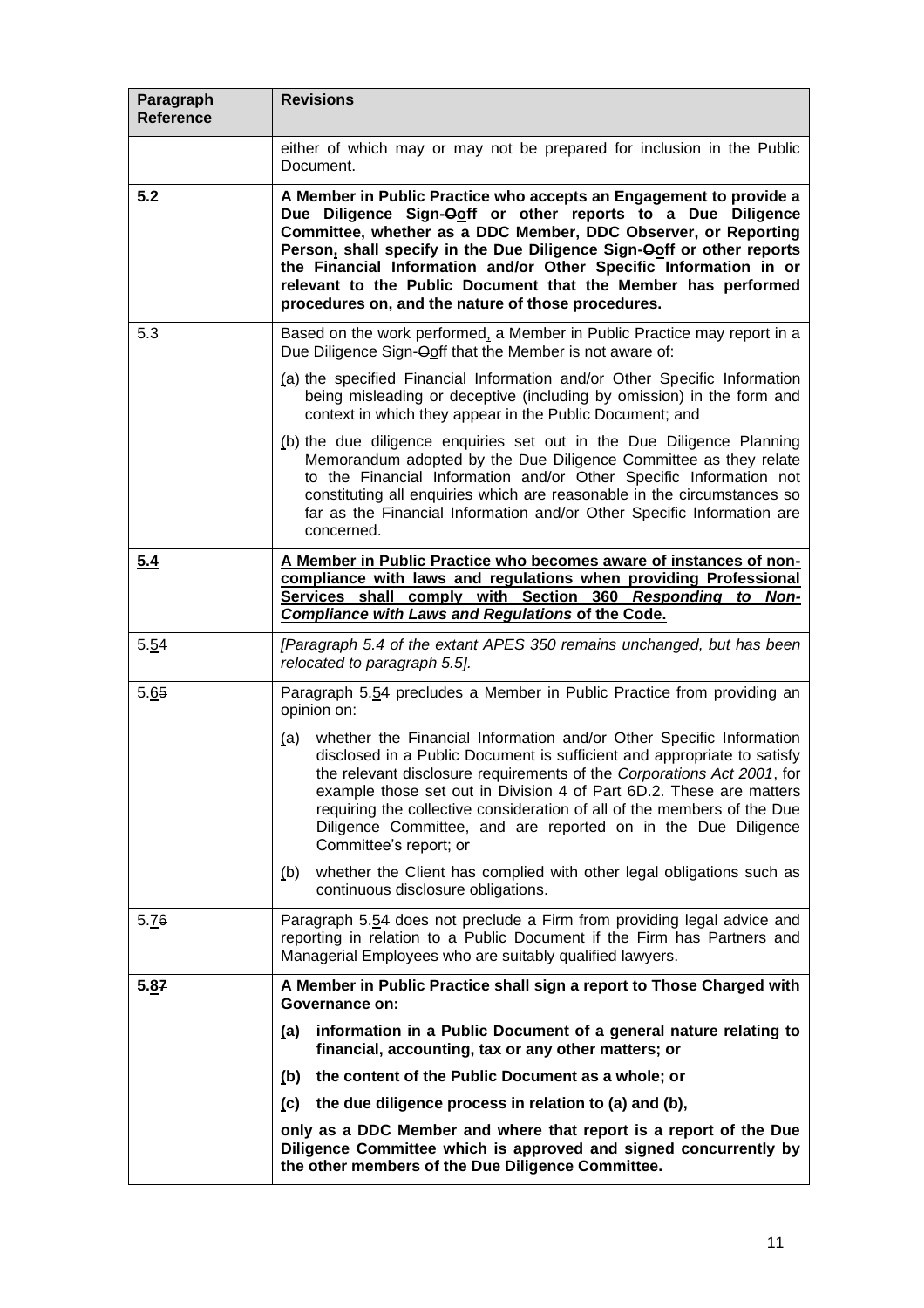| Paragraph<br><b>Reference</b> | <b>Revisions</b>                                                                                                                                                                                                                                                                                                                                                                                                                                                                                                                                                                                                                                                   |
|-------------------------------|--------------------------------------------------------------------------------------------------------------------------------------------------------------------------------------------------------------------------------------------------------------------------------------------------------------------------------------------------------------------------------------------------------------------------------------------------------------------------------------------------------------------------------------------------------------------------------------------------------------------------------------------------------------------|
| 5.98                          | The matters set out in paragraph $5.87$ should be considered by the Due<br>Diligence Committee using the collective knowledge and expertise of the<br>committee as a whole. A Member in Public Practice will not have the<br>requisite knowledge or expertise to make determinations in relation to, or<br>report on, those matters independently of other Due Diligence Committee<br>members. Paragraph 5.87 (a) does not preclude a Member acting as a<br>Reporting Person from providing Professional Services in respect of the<br>range of potential tax implications for shareholders/unit holders that may<br>need to be described in the Public Document.  |
| 5.109                         | A Member in Public Practice providing Professional Services to a<br>Client which comprise participation in and/or reporting to a Due<br>Diligence Committee as a DDC Member, DDC Observer or Reporting<br>Person shall bring to the attention of the Client and/or its Due<br>Diligence Committee any significant concerns relating to the matters<br>set out in paragraph 5.87 which come to the attention of the Member<br>in performing the work set out in the Member's Terms of Engagement.<br>However, a Member shall not report otherwise on the matters set out<br>in paragraph $5.87$ as to do so would contravene the requirements in<br>that paragraph. |
| 5.1110                        | A Member in Public Practice who accepts an Engagement to provide a<br>Due Diligence Sign-Ooff in relation to Financial Information shall not<br>prepare the Financial Information which is the subject of the Due<br>Diligence Sign-Ooff or any extracts, summaries or analysis thereof<br>provided elsewhere in the Public Document.                                                                                                                                                                                                                                                                                                                              |
| 5.1244                        | Paragraph 5.1140 does not preclude a Member in Public Practice from<br>reviewing or commenting on drafts of the Public Document for the purpose<br>of alerting the Client and the Due Diligence Committee to matters that may<br>affect the Member's ability to provide the Due Diligence Sign-Ooff, and, if<br>the Member is a DDC Member, for the purposes of fulfilling the Member's<br>duties as a DDC Member.                                                                                                                                                                                                                                                 |
| 5.1342 to 5.1544              | [Paragraphs 5.12 to 5.14 of the extant APES 350 remain unchanged, but<br>have been relocated to paragraphs 5.13 to 5.15].                                                                                                                                                                                                                                                                                                                                                                                                                                                                                                                                          |
| 5. <u>1615</u>                | Where a Member in Public Practice is a DDC Observer and has been<br>requested to provide a Due Diligence Sign-Ooff, the Member shall<br>consider the scope of any procedures the Member has agreed to<br>perform in relation to the due diligence process in connection with the<br>Public Document, and assess whether the scope of the procedures<br>will enable the Member to provide a Due Diligence Sign-Ooff.                                                                                                                                                                                                                                                |
| 5.1716 to 5.2019              | [Paragraphs 5.16 to 5.19 of the extant APES 350 remain unchanged, but<br>have been relocated to paragraphs 5.17 to 5.20].                                                                                                                                                                                                                                                                                                                                                                                                                                                                                                                                          |
| 5.2120                        | A Member in Public Practice who performs Professional Services in<br>connection with a Public Document that includes prospective<br>financial information shall comply with APES 345 Reporting on<br>Prospective Financial Information Pprepared in connection with a<br><b>Public Document.</b>                                                                                                                                                                                                                                                                                                                                                                   |
| 6.1                           | A Member in Public Practice shall prepare working papers in<br>accordance with this Standard that appropriately document the work<br>performed, including aspects of the Engagement that have been<br>provided in wWriting. The documentation prepared by the Member<br>shall:                                                                                                                                                                                                                                                                                                                                                                                     |
|                               | provide a sufficient and appropriate record of the procedures<br>(a)<br>performed for the Engagement;                                                                                                                                                                                                                                                                                                                                                                                                                                                                                                                                                              |
|                               | identify the source of significant information the Member has<br>(b)                                                                                                                                                                                                                                                                                                                                                                                                                                                                                                                                                                                               |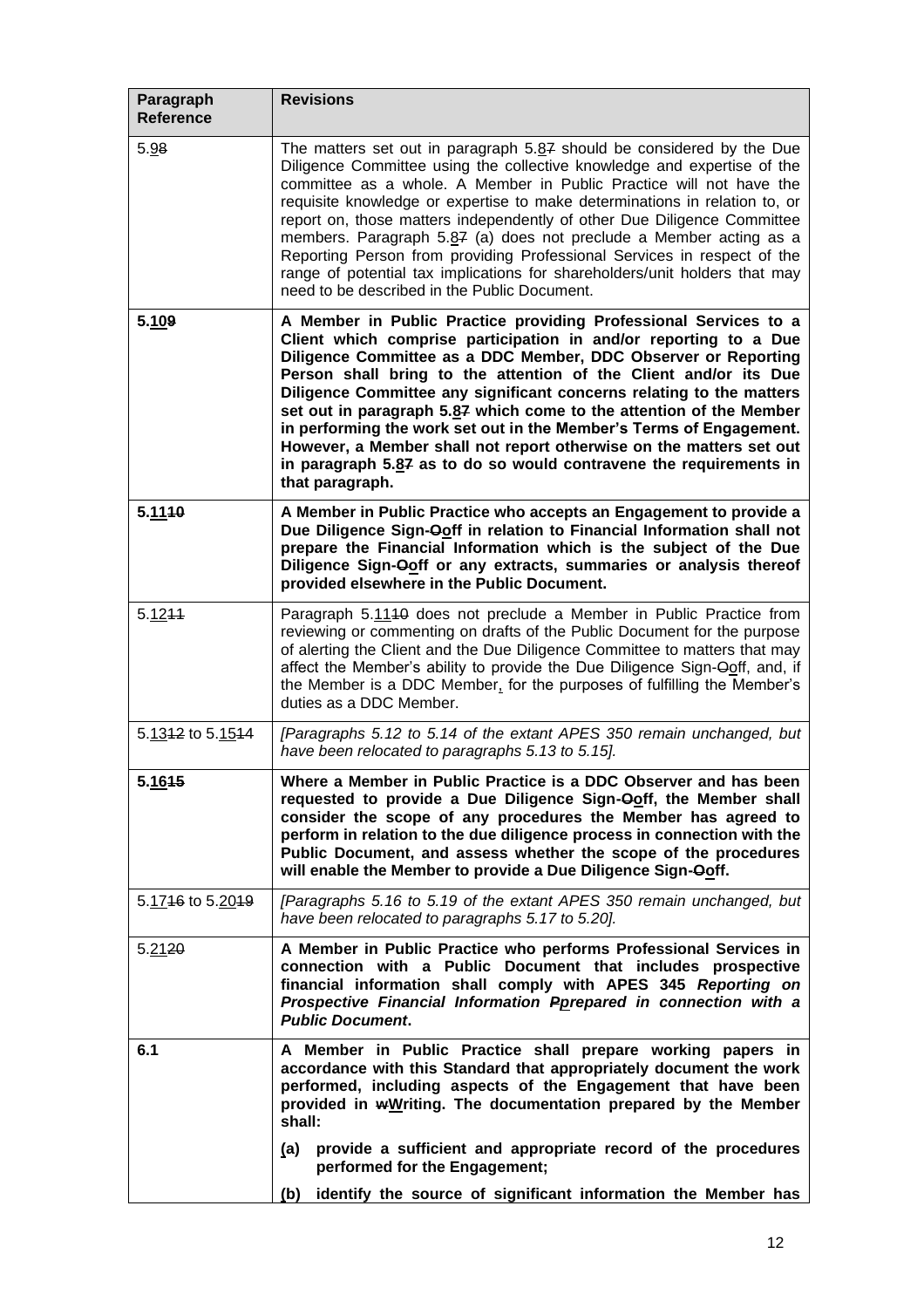| Paragraph<br><b>Reference</b> | <b>Revisions</b>                                                                                                                                                                                                                                                                                                                                                                                  |
|-------------------------------|---------------------------------------------------------------------------------------------------------------------------------------------------------------------------------------------------------------------------------------------------------------------------------------------------------------------------------------------------------------------------------------------------|
|                               | used in the conduct of the Engagement; and                                                                                                                                                                                                                                                                                                                                                        |
|                               | (c)<br>demonstrate that the Engagement was carried out in accordance<br>with this Standard and all other Professional Standards<br>applicable to the Engagement, including policies and procedures<br>established in accordance with APES 320 Quality Control for<br>Firms, and any applicable ethical, legal and regulatory<br>requirements.                                                     |
| 7.1                           | Before a Member in Public Practice provides a Due Diligence Sign--<br>Ooff to a Client and its Due Diligence Committee, the Member shall:                                                                                                                                                                                                                                                         |
|                               | assess whether the scope of procedures undertaken in relation<br>(a)<br>to the Financial Information and/or Other Specific Information is<br>sufficient and appropriate for that purpose;                                                                                                                                                                                                         |
|                               | consider the impact of any limitations on the scope of work; and<br>(b)                                                                                                                                                                                                                                                                                                                           |
|                               | ascertain that all material matters in relation to the Financial<br>(c)<br>Information and/or Other Specific Information which arose during<br>the course of the Member's work have been addressed by the<br><b>Client or its Due Diligence Committee.</b>                                                                                                                                        |
| 7.2                           | Where the procedures undertaken in relation to the Financial<br>Information and/or Other Specific Information only comprise a limited<br>level of enquiry and/or the procedures were undertaken pursuant to<br>another Engagement completed in the past, a Member in Public<br>Practice shall not issue a Due Diligence Sign--Ooff containing the<br>conclusions referred to in paragraph 7.3(k). |
| 7.3                           | Where the requirements of paragraph 7.1 have been met and a<br>Member in Public Practice provides a Due Diligence Sign-Ooff, it shall<br>contain the following:                                                                                                                                                                                                                                   |
|                               | the name of the party or parties engaging the Member;<br>(a)                                                                                                                                                                                                                                                                                                                                      |
|                               | any other addressees of the Due Diligence Sign-Ooff (typically<br>(b)<br>being the other members of the Due Diligence Committee);                                                                                                                                                                                                                                                                 |
|                               | the date on which the Due Diligence Sign-Ooff has been issued;<br>(c)                                                                                                                                                                                                                                                                                                                             |
|                               | the purpose for which the Due Diligence Sign-Ooff has been<br>(d)<br>prepared, including the Public Document and proposed<br>transaction to which it relates;                                                                                                                                                                                                                                     |
|                               | (e) whether the Member has prepared the Due Diligence Sign-Ooff in<br>the capacity of a DDC Member or DDC Observer;                                                                                                                                                                                                                                                                               |
|                               | a statement that the Professional Services were conducted and<br>(f)<br>the Due Diligence Sign-Ooff was prepared in accordance with<br>this Standard;                                                                                                                                                                                                                                             |
|                               | the Financial Information and/or Other Specific Information<br>(g)<br>disclosed in the Public Document in relation to which the<br>Member has undertaken procedures to which the Due Diligence<br>Sign-Ooff relates;                                                                                                                                                                              |
|                               | the scope of work performed in relation to the Financial<br>(h)<br>Information and/or Other Specific information to which the Due<br><b>Diligence Sign-Ooff relates;</b>                                                                                                                                                                                                                          |
|                               | (i)<br>any limitations on the scope of work performed;                                                                                                                                                                                                                                                                                                                                            |
|                               | (i)<br>the basis on which the statements in the Due Diligence Sign-Ooff<br>are made, including specific reference to:                                                                                                                                                                                                                                                                             |
|                               | $-(i)$<br>the scope of work performed;                                                                                                                                                                                                                                                                                                                                                            |
|                               | the materiality guidelines adopted by the Due Diligence<br>$\div$ (ii)                                                                                                                                                                                                                                                                                                                            |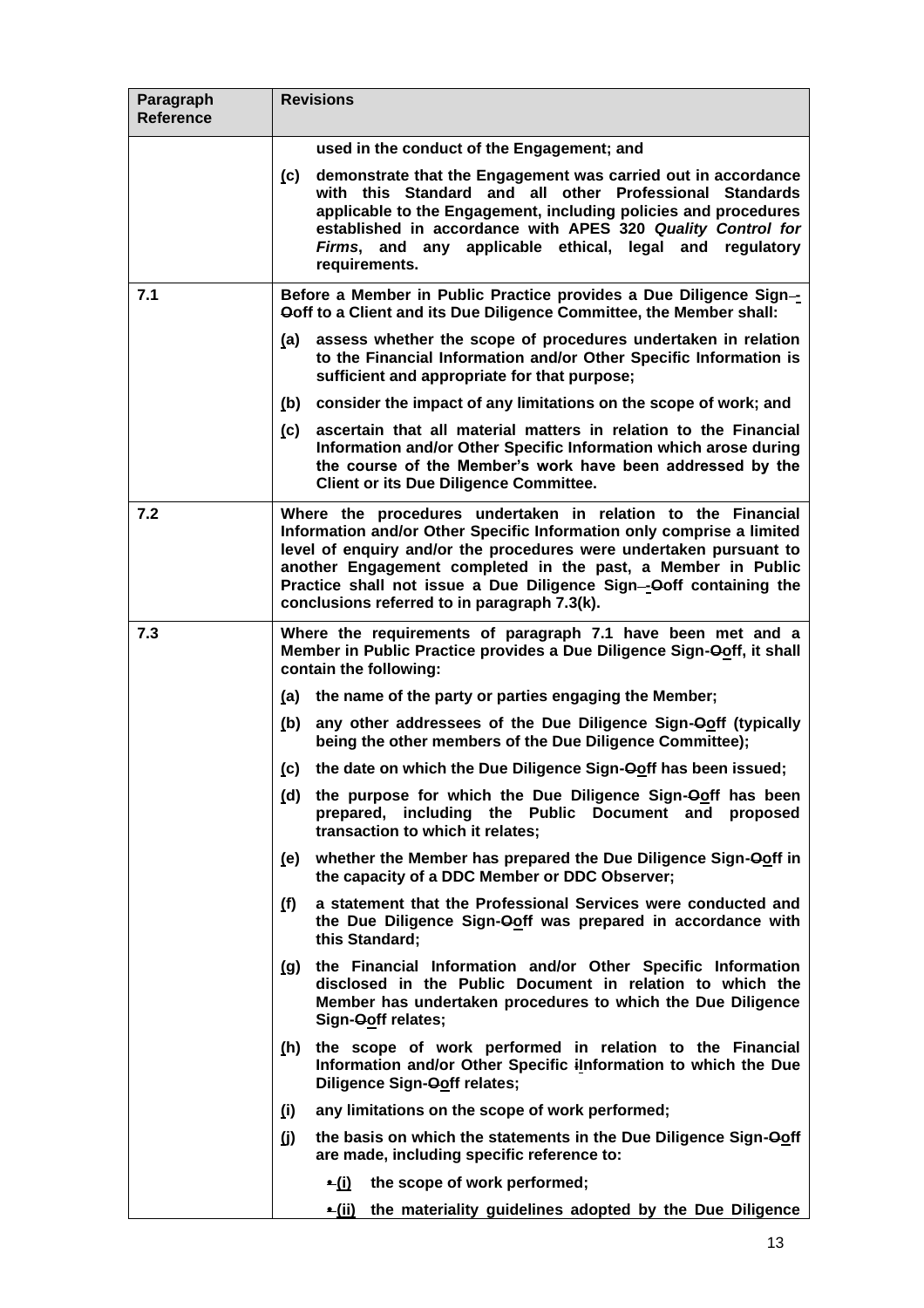| Paragraph<br><b>Reference</b> | <b>Revisions</b>                                                                                                                                                                                                                                                                                                                                                                                                                                                                                                                                                                                                                                                |
|-------------------------------|-----------------------------------------------------------------------------------------------------------------------------------------------------------------------------------------------------------------------------------------------------------------------------------------------------------------------------------------------------------------------------------------------------------------------------------------------------------------------------------------------------------------------------------------------------------------------------------------------------------------------------------------------------------------|
|                               | Committee; and                                                                                                                                                                                                                                                                                                                                                                                                                                                                                                                                                                                                                                                  |
|                               | <del>•</del> (iii) the extent, if any, of reliance by the Member on the work<br>of others;                                                                                                                                                                                                                                                                                                                                                                                                                                                                                                                                                                      |
|                               | the conclusions of the Member in the form of negative<br>(k)<br>statements as to whether having performed the scope of work,<br>the Member has become aware of anything to cause the Member<br>to believe that:                                                                                                                                                                                                                                                                                                                                                                                                                                                 |
|                               | <b>Financial Information</b><br>and/or<br>Other<br><b>Specific</b><br>$-i$<br>the<br>Information [as presented in identified sections of the<br>Public Document] is misleading or deceptive (including<br>by omission) in the form and context in which it appears;<br>and                                                                                                                                                                                                                                                                                                                                                                                      |
|                               | the due diligence enquiries set out in the Due Diligence<br><u>• (ii)</u><br>Planning Memorandum adopted by the Due Diligence<br>Committee as they relate to the Financial Information<br>and/or Other Specific Information do not constitute all<br>ienquiries which are reasonable in the circumstances so<br>far as the Financial Information and/or Other Specific<br>Information is concerned;                                                                                                                                                                                                                                                             |
|                               | (1)<br>the significant assumptions upon which the conclusions of the<br>Member are based;                                                                                                                                                                                                                                                                                                                                                                                                                                                                                                                                                                       |
|                               | (m) all qualifications to the conclusions of the Member; and                                                                                                                                                                                                                                                                                                                                                                                                                                                                                                                                                                                                    |
|                               | (n)<br>any restrictions on the use and distribution of the Due Diligence<br>Sign-Ooff.                                                                                                                                                                                                                                                                                                                                                                                                                                                                                                                                                                          |
|                               | A form of Due Diligence Sign-Ooff which complies with the requirements of<br>this Standard is set out in Appendix 1. Members in Public Practice should<br>note that this form of Due Diligence Sign-Ooff may require amendment if<br>the Due Diligence Sign-Ooff is prepared by a Member as a DDC Observer.                                                                                                                                                                                                                                                                                                                                                     |
| 7.4                           | Where a Member in Public Practice is asked to provide a Due<br>Diligence Sign-Ooff in respect of a Public Document which has not<br>been finalised, the Member shall consider:                                                                                                                                                                                                                                                                                                                                                                                                                                                                                  |
|                               | any amendments to the Due Diligence Sign-Ooff which may be<br>(a)<br>required to reflect that the Public Document has not been<br>finalised; and                                                                                                                                                                                                                                                                                                                                                                                                                                                                                                                |
|                               | the information which has not been finalised in the draft Public<br>(b)<br>Document,                                                                                                                                                                                                                                                                                                                                                                                                                                                                                                                                                                            |
|                               | to ensure that any sign-off provided at that time is appropriate.                                                                                                                                                                                                                                                                                                                                                                                                                                                                                                                                                                                               |
| 7.5                           | A substantially complete draft of a Public Document is often used as a<br>confidential and restricted briefing document to seek the support of<br>potential investors for the proposed transaction. In this situation, a Member<br>in Public Practice may be requested to provide a Due Diligence Sign-Ooff<br>in relation to the draft Public Document or to advise whether the Member<br>would be able to provide a Due Diligence Sign-Ooff in relation to the draft<br>Public Document if the Member was requested to do so at that time. In<br>providing any such Due Diligence Sign-Ooff or providing any such advice,<br>the Member should clearly state: |
|                               | any assumptions or qualifications relevant to the provision of the<br><b>⊷</b> (a)<br>Due Diligence Sign-Ooff or the advice;                                                                                                                                                                                                                                                                                                                                                                                                                                                                                                                                    |
|                               | the specific draft or version number of the Public Document to which<br>$\bullet$ (b)<br>the Due Diligence Sign-Ooff or the advice relates; and                                                                                                                                                                                                                                                                                                                                                                                                                                                                                                                 |
|                               | $\blacktriangle$ (c)<br>that the Due Diligence Sign-Ooff or the advice is subject to change                                                                                                                                                                                                                                                                                                                                                                                                                                                                                                                                                                     |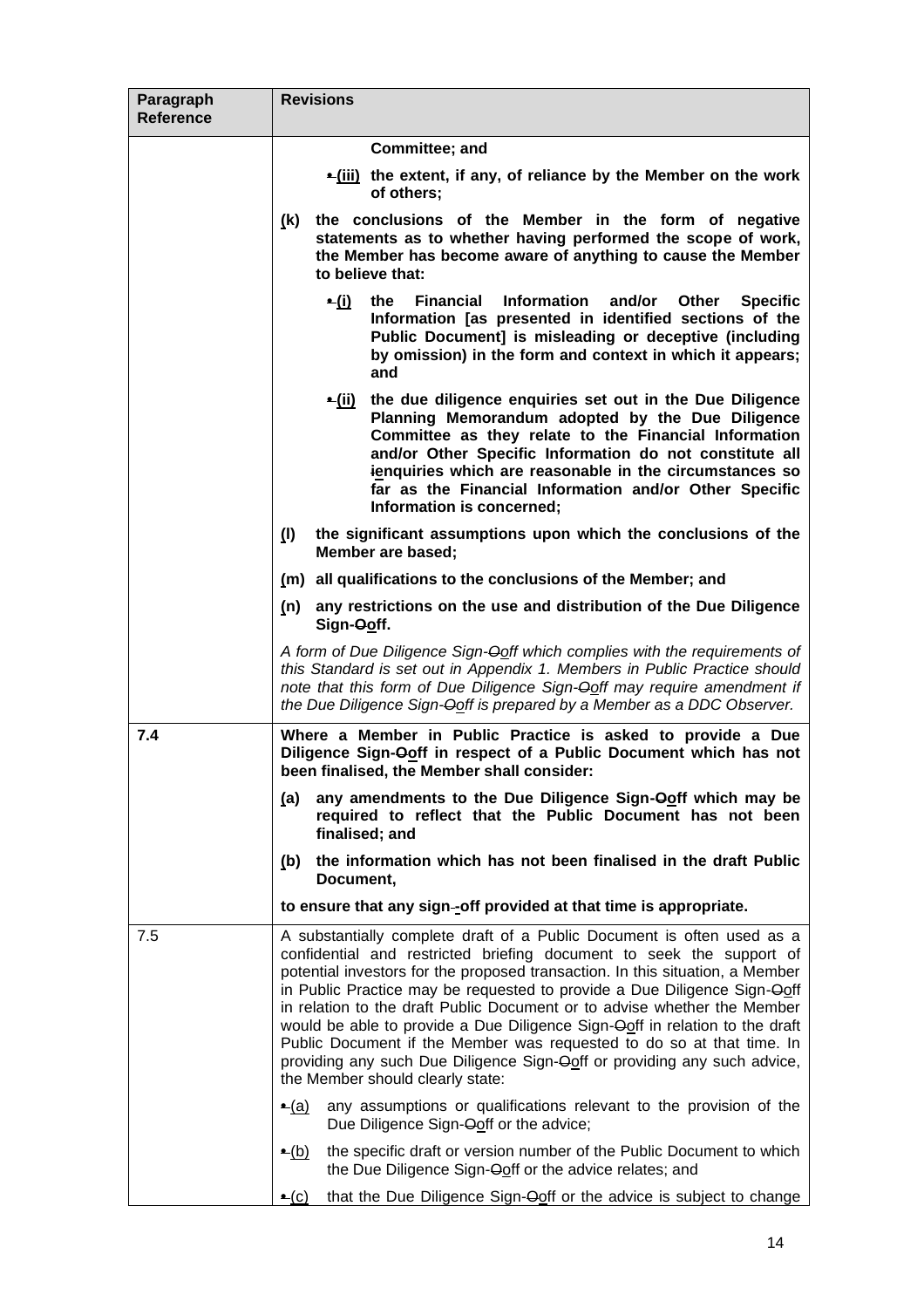| Paragraph<br><b>Reference</b> | <b>Revisions</b>                                                                                                                                                                                                                                                                                                                                                                                                                                                                                                                                                                                                                                                                                                                      |
|-------------------------------|---------------------------------------------------------------------------------------------------------------------------------------------------------------------------------------------------------------------------------------------------------------------------------------------------------------------------------------------------------------------------------------------------------------------------------------------------------------------------------------------------------------------------------------------------------------------------------------------------------------------------------------------------------------------------------------------------------------------------------------|
|                               | as a result of events which occur or information which comes to the<br>Member's attention between the date of the provision of the Due<br>Diligence Sign-Ooff or the advice in relation to the draft Public<br>Document and the date of the provision of any subsequent or final<br>Due Diligence Sign-Ooffs in relation to the Public Document.                                                                                                                                                                                                                                                                                                                                                                                      |
| 7.6                           | Where a Member in Public Practice is requested to provide to a Client<br>and/or its Due Diligence Committee written status reports or interim reports<br>in respect of specific work discussed in the Engagement Document (for<br>example, by way of a draft report, an oral presentation and/or by way of<br>contributions to issues registers) or requested to provide on an interim<br>basis detailed findings, the Member should include an appropriate<br>disclaimer stating that such reports are provided for "information only" and<br>are not suitable for reliance by the Client, the Due Diligence Committee or<br>any other person.                                                                                       |
| 7.7                           | Where a Client or its Due Diligence Committee requests a Member in<br>Public Practice to make available to the Due Diligence Committee a<br>previous report provided by the Member to the Client, or a report on work<br>that is being undertaken by the Member for the Client for a purpose other<br>than the transaction to which a Public Document relates (for example, a<br>report on internal controls of the Client, or on acquisition due diligence<br>procedures undertaken in relation to a business to be acquired by the<br>Client), the Member should consider whether or not and on what basis<br>such report(s) may be made available to the Due Diligence Committee,<br>having regard to relevant factors, including: |
|                               | whether the information in the report (or on which it is based) remains<br>(a)<br>current;                                                                                                                                                                                                                                                                                                                                                                                                                                                                                                                                                                                                                                            |
|                               | whether the Member's approach to materiality in preparing the report<br>(b)<br>was consistent with the materiality guidelines adopted by the Due<br>Diligence Committee;                                                                                                                                                                                                                                                                                                                                                                                                                                                                                                                                                              |
|                               | the relevance of the report to the due diligence enquiries being<br>(c)<br>undertaken by the Due Diligence Committee;                                                                                                                                                                                                                                                                                                                                                                                                                                                                                                                                                                                                                 |
|                               | the level of testing done on source information relied on by the<br>(d)<br>Member in preparing the report; and                                                                                                                                                                                                                                                                                                                                                                                                                                                                                                                                                                                                                        |
|                               | whether Client consent has been obtained.<br>(e)                                                                                                                                                                                                                                                                                                                                                                                                                                                                                                                                                                                                                                                                                      |
| 7.9                           | If requested, a Member in Public Practice shall only provide a New<br>Circumstances Statement where the Member is a DDC Observer and<br>has already provided a Due Diligence Sign-Ooff in relation to the<br><b>Public Document.</b>                                                                                                                                                                                                                                                                                                                                                                                                                                                                                                  |
| 7.11                          | A Member in Public Practice who is a DDC Member does not issue a New<br>Circumstances Statement as the Member has the ability to sign the Due<br>Diligence Committee's new circumstances sign-off to Those Charged with<br>Governance of the Client where the sign--off, is approved and signed<br>concurrently by the other members of the Due Diligence Committee.                                                                                                                                                                                                                                                                                                                                                                  |
| 7.12                          | A Member in Public Practice shall ensure that a New Circumstances<br><b>Statement does not:</b>                                                                                                                                                                                                                                                                                                                                                                                                                                                                                                                                                                                                                                       |
|                               | result in any extension of the scope or subject matter of the Due<br>(a)<br>Diligence Sign-Ooff and only relates to the Financial Information<br>and/or the Other Specific Information specified in the Due<br>Diligence Sign-Ooff; or                                                                                                                                                                                                                                                                                                                                                                                                                                                                                                |
|                               | contravene the requirements of paragraph 5.87.<br>(b)                                                                                                                                                                                                                                                                                                                                                                                                                                                                                                                                                                                                                                                                                 |
|                               | A form of New Circumstances Statement which complies with the<br>requirements of this Standard is set out in Appendix 3.                                                                                                                                                                                                                                                                                                                                                                                                                                                                                                                                                                                                              |